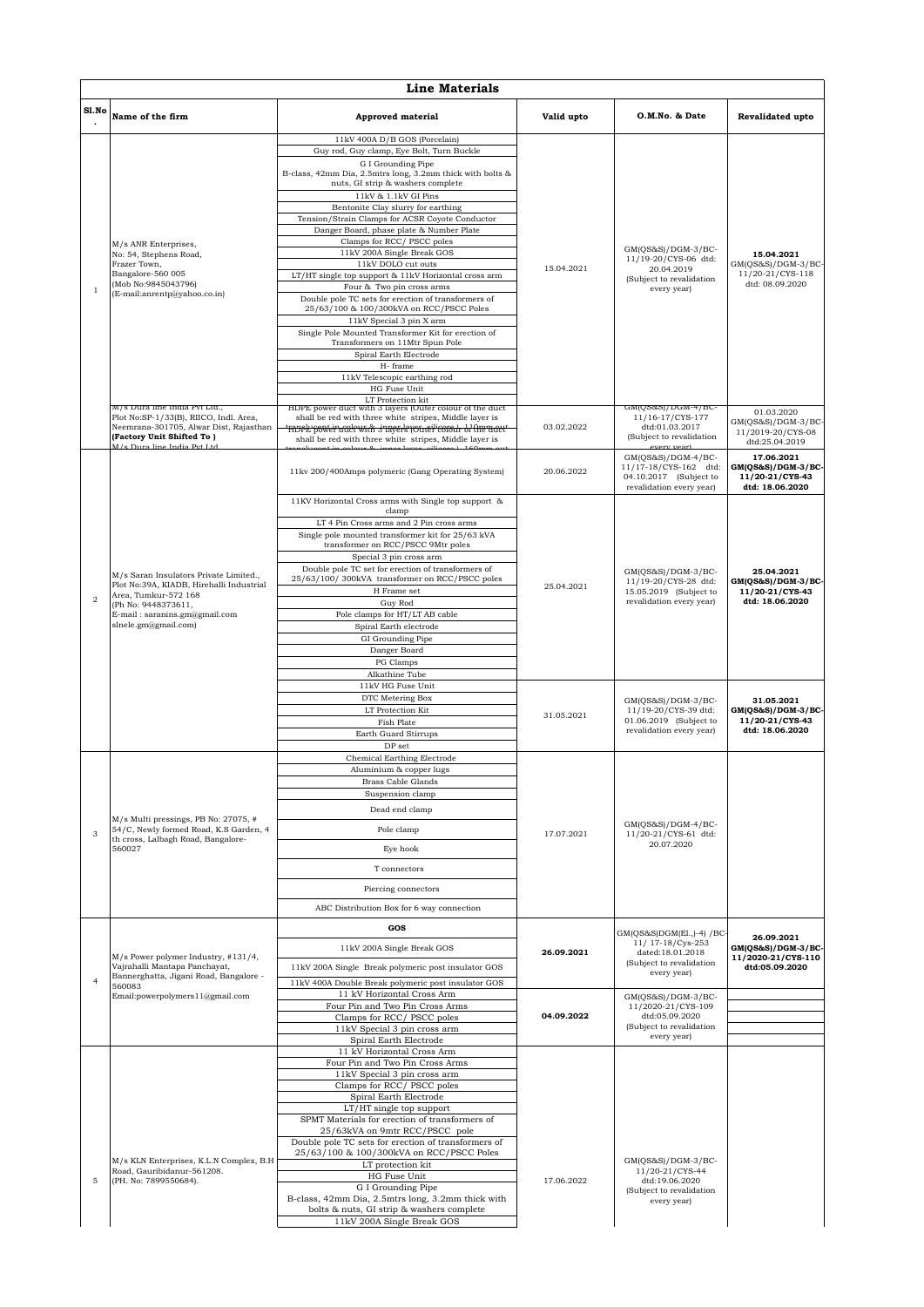|                |                                                                              | 11kV 400A Double Break GOS                                                                     |            |                                             |                                     |
|----------------|------------------------------------------------------------------------------|------------------------------------------------------------------------------------------------|------------|---------------------------------------------|-------------------------------------|
|                |                                                                              | Earth Guard Stirrup                                                                            |            |                                             |                                     |
|                |                                                                              | $11kV$ DP set<br>PG clamps                                                                     |            |                                             |                                     |
|                |                                                                              | Single Pole Mounted Transformer Kit for erection of                                            |            |                                             |                                     |
|                |                                                                              | Transformers on 11Mtr Spun Pole<br>Guy rod, Guy clamp, Eye Bolt, Turn Buckle                   |            |                                             |                                     |
|                |                                                                              | SPMT Materials for erection of transformers of                                                 |            |                                             |                                     |
|                |                                                                              | 25/63kVA on 9mtr RCC/PSCC pole<br>Double pole TC sets for erection of transformers of          |            |                                             |                                     |
|                |                                                                              | 25/63/100 & 100/300kVA on RCC/PSCC Poles<br>11 kV Horizontal Cross Arm                         |            |                                             |                                     |
|                |                                                                              | LT/HT single top support                                                                       |            |                                             |                                     |
|                |                                                                              | Four Pin and Two Pin Cross Arms<br>11kV Special 3 pin cross arm                                |            |                                             |                                     |
|                |                                                                              | Clamps for RCC/PSCC poles                                                                      |            |                                             |                                     |
|                |                                                                              | 11kV DP set<br>PG clamps                                                                       |            | GM(QS&S)/DGM-3/BC-                          |                                     |
| 6              | M/s K.N Venkatachala Setty & Sons., Bar<br>Line Road, Tumkur-572101          | G I Grounding Pipe                                                                             | 18.06.2022 | 11/20-21/CYS-53 dtd:<br>30.06.2020          |                                     |
|                | (Ph No: 0816-2277841)                                                        | B-class, 42mm Dia, 2.5mtrs long, 3.2mm thick with<br>bolts & nuts, GI strip & washers complete |            | (Subject to revalidation<br>every year)     |                                     |
|                |                                                                              | H- Frame set<br>Fish plate                                                                     |            |                                             |                                     |
|                |                                                                              | Earth Guard Stirrup                                                                            |            |                                             |                                     |
|                |                                                                              | 11kV Danger Board<br>Alkathine tubes                                                           |            |                                             |                                     |
|                |                                                                              | Anticlimbing Device                                                                            |            |                                             |                                     |
|                |                                                                              | Guy set (Insulator & GI Wire has to be purchased by<br>BESCOM approved vendors)                |            |                                             |                                     |
|                |                                                                              | 11kV HG Fuse Unit<br>11kV 200A Single Break GOS                                                |            |                                             |                                     |
|                |                                                                              | SPMT Materials for erection of transformers of                                                 |            |                                             |                                     |
|                |                                                                              | 25/63kVA on 9mtr RCC/PSCC pole<br>Double pole TC sets for erection of transformers of          |            |                                             |                                     |
|                |                                                                              | 25/63/100 & 100/300kVA on RCC/PSCC Poles                                                       |            |                                             |                                     |
|                |                                                                              | 11 kV Horizontal Cross Arm<br>LT/HT single top support                                         |            |                                             |                                     |
|                |                                                                              | Four Pin and Two Pin Cross Arms<br>Clamps for RCC/PSCC poles                                   |            |                                             |                                     |
|                | M/s Saraswathi Steel Industries,                                             | $11\mathrm{kV}$ DP set                                                                         |            | GM(QS&S)/DGM-3/BC-                          |                                     |
| $\overline{7}$ | Bar line Road,<br>Tumkur-575101                                              | PG clamps<br>G I Grounding Pipe                                                                | 18.06.2022 | 11/20-21/CYS-45 dtd:<br>19.06.2020          |                                     |
|                | (PH. No: 9980375848).                                                        | B-class, 42mm Dia, 2.5mtrs long, 3.2mm thick with                                              |            | (Subject to revalidation<br>every year)     |                                     |
|                |                                                                              | bolts & nuts, GI strip & washers complete<br>H Frame set                                       |            |                                             |                                     |
|                |                                                                              | Fish plate<br>Earth Guard Stirrup                                                              |            |                                             |                                     |
|                |                                                                              | 11kV Danger Board                                                                              |            |                                             |                                     |
|                |                                                                              | Alkathine tubes<br>Anticlimbing Device                                                         |            |                                             |                                     |
|                |                                                                              | Guy set (Insulator & GI Wire has to be purchased by                                            |            |                                             |                                     |
|                |                                                                              | BESCOM approved vendors)<br>SPMT Materials for erection of transformers of                     |            |                                             |                                     |
|                |                                                                              | 25/63kVA on 9mtr RCC/PSCC pole<br>Double pole TC sets for erection of transformers of          |            |                                             |                                     |
|                |                                                                              | 25/63/100 & 100/300kVA on RCC/PSCC Poles                                                       |            |                                             |                                     |
|                |                                                                              | 11 kV Horizontal Cross Arm<br>LT/HT single top support                                         |            |                                             |                                     |
|                |                                                                              | Four Pin and Two Pin Cross Arms<br>11kV Special 3 pin cross arm                                |            |                                             |                                     |
|                |                                                                              | Clamps for RCC/ PSCC poles                                                                     |            |                                             |                                     |
|                |                                                                              | 11kV DP set<br>PG clamps                                                                       |            |                                             |                                     |
|                | M/s Balaji Enterprises, Shed No: L7,<br>KSSIDC, Industrial Estate, B.H Road, | G I Grounding Pipe                                                                             |            | GM(QS&S)/DGM-3/BC-<br>11/20-21/CYS-47 dtd:  |                                     |
| 8              | Tumkur-575103                                                                | B-class, 42mm Dia, 2.5mtrs long, 3.2mm thick with<br>bolts & nuts, GI strip & washers complete | 18.06.2022 | 19.06.2020                                  |                                     |
|                | (PH. No: 9986855653, 9980725482).                                            | H- Frame set                                                                                   |            | (Subject to revalidation<br>every year)     |                                     |
|                |                                                                              | Fish plate                                                                                     |            |                                             |                                     |
|                |                                                                              | Earth Guard Stirrup                                                                            |            |                                             |                                     |
|                |                                                                              | 11kV Danger Board                                                                              |            |                                             |                                     |
|                |                                                                              | Alkathine tubes                                                                                |            |                                             |                                     |
|                |                                                                              | Anticlimbing Device                                                                            |            |                                             |                                     |
|                |                                                                              | Guy set (Insulator & GI Wire has to be purchased by<br>BESCOM approved vendors)                |            |                                             |                                     |
|                |                                                                              | 11KV Horizontal Cross arms and Special 3 pin cross arms<br>with pole clamp                     |            |                                             |                                     |
|                |                                                                              | LT 4 Pin cross arms and 2 Pin Cross arms with pole clamp                                       |            |                                             |                                     |
|                |                                                                              | Guy set                                                                                        |            |                                             |                                     |
|                |                                                                              | Single top support HT/LT                                                                       |            |                                             |                                     |
|                |                                                                              | Single Pole transformer mounting structure                                                     |            |                                             |                                     |
|                |                                                                              | Earth Guard Stirrup                                                                            |            |                                             |                                     |
|                |                                                                              | PG clamps                                                                                      |            |                                             |                                     |
|                | M/s Manjunatha Industries, Survey<br>No:77, Plot No:1,2,3,4 &5, Beereshwara  | 11kV spun pole structure set                                                                   |            | GM(QS&S)/DGM-3/BC-<br>11/18-19/CYS-170 dtd: | 17.01.2021<br>GM(QS&S)/DGM-3/BC-    |
| 9              | Complex, Karihobanahalli Main Road,<br>Peenya 2nd stage, Bangalore - 560058  | Double Pole transformer structure material                                                     | 17.01.2021 | 17.01.2019<br>(Subject to revalidation      | 11/2020-21/CYS-92<br>dtd:17.08.2020 |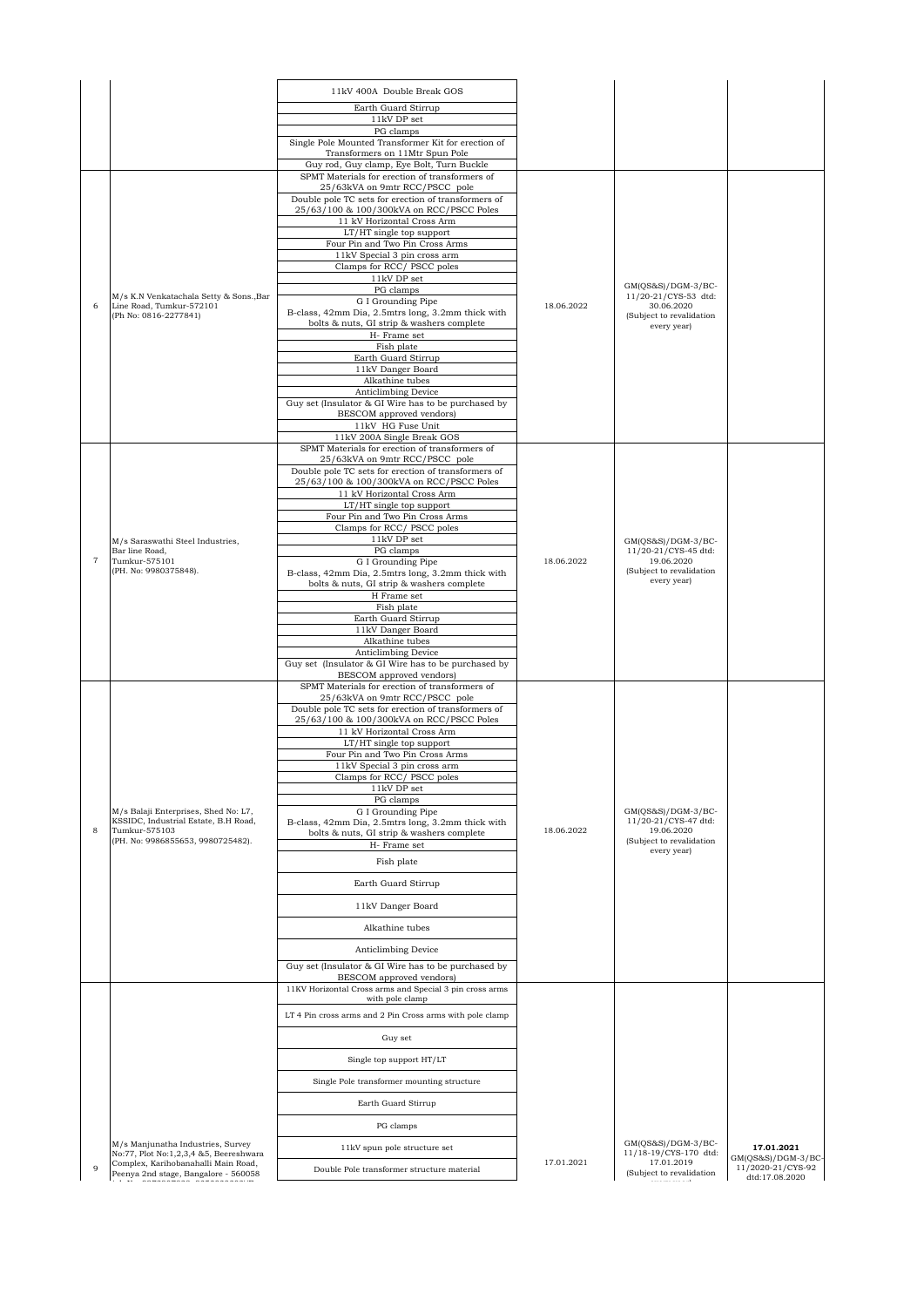|    | (ph No: 9972907828, 9353030303)(E-                                                                                                            |                                                                                                                                                                                                                                                           |            | every year)                                                                                            |                                                                          |
|----|-----------------------------------------------------------------------------------------------------------------------------------------------|-----------------------------------------------------------------------------------------------------------------------------------------------------------------------------------------------------------------------------------------------------------|------------|--------------------------------------------------------------------------------------------------------|--------------------------------------------------------------------------|
|    | mail: manjunathaindutries9@gmail.com)                                                                                                         | DP set Material                                                                                                                                                                                                                                           |            |                                                                                                        |                                                                          |
|    |                                                                                                                                               | Earthing Material/ Grounding pipe                                                                                                                                                                                                                         |            |                                                                                                        |                                                                          |
|    |                                                                                                                                               | Spiral Earth electrode<br>Bolt & Nuts of various sizes                                                                                                                                                                                                    |            |                                                                                                        |                                                                          |
|    |                                                                                                                                               | Caution/Danger Board                                                                                                                                                                                                                                      |            |                                                                                                        |                                                                          |
|    |                                                                                                                                               | Anti climbing Device                                                                                                                                                                                                                                      |            |                                                                                                        |                                                                          |
|    |                                                                                                                                               | 11kV 200A Single Break GOS<br>+ Pin A arms α z Pin cross Arms and Li α H i Single top                                                                                                                                                                     | 18.02.2021 | GMIG20221/DGM-3/BC                                                                                     | 18.02.2021                                                               |
|    |                                                                                                                                               | Guy rod                                                                                                                                                                                                                                                   |            |                                                                                                        |                                                                          |
| 10 | M/s Sri Chowdeshwari Electricals,<br>Sy No: 186, Maralukunte,<br>Gopalapura Post,<br>Bangalore North Taluk - 560214<br>Contact No: 9448310541 | Special Three pin cross arm & 11kV Horizontal cross arm<br>Single pole mounted transformer kit for 25/63/100 kVA<br>Double pole TC set for 25/63/100/300 kVA with kit<br>H - Frame set for fixing GOS<br>RCC/PSC/PSCC poles clamps<br>Earth Guard Stirrup | 06.03.2021 | $GM(QS&S)/DGM-3/BC-$<br>11/18-19/CYS-207 dtd:<br>07.03.2019<br>(Subject to revalidation<br>every year) |                                                                          |
|    |                                                                                                                                               | 11kV Spun Pole structure material<br>Spiral Earth Electrode                                                                                                                                                                                               |            |                                                                                                        |                                                                          |
|    |                                                                                                                                               | GI Grounding pipe<br>11kV Horizontal cross Arm with Clamp, Bolts & Nuts<br>Four & Two Pin cross Arms & LT/HT Single Top Support                                                                                                                           |            |                                                                                                        |                                                                          |
|    | M/s Phoenix Interactives,<br>#70, Pipeline Road, Behind Sai Garments,<br>Chikka Golarahatti, Magadi Main Road,                                | 11kV DP set<br>11kV Double pole structure kit for 25/63/100kVA &<br>100/300kVA transformer on RCC/PSCC pole                                                                                                                                               |            | GM(QS&S)/DGM-3/BC-<br>11/19-20/CYS-13                                                                  |                                                                          |
| 11 | Bangalore-560091<br>Contact No:<br>9036187818/9686529717                                                                                      | Clamps for RCC/PCC/PSCC<br>Earth electrode (GI Pipe, Plate & Spiral Electrode)                                                                                                                                                                            | 27.02.2021 | dtd: 29.04.2019<br>(Subject to revalidation                                                            |                                                                          |
|    | Email: phoenixinteractives@gmail.com                                                                                                          | 11mtr Spun Pole Structure<br>Single Pole mounted transformer kit for 25/63 kVA                                                                                                                                                                            |            | every year)                                                                                            |                                                                          |
|    |                                                                                                                                               | transformers on 9 Mtrs RCC/PSCC Pole<br>Guy Rod                                                                                                                                                                                                           |            |                                                                                                        |                                                                          |
|    |                                                                                                                                               | 9kV, 5kA, Polymer Surge Arrester<br>11kV 400A Double Break GOS                                                                                                                                                                                            | 03.05.2021 | GMI(QS&SJ/DGM-3/BC-<br>11/19-20/CYS-24 dtd:<br>$06.05.2019$ $(S11)2$                                   | U3.U5.ZUZ1<br>GM(QS&S)/DGM-3/BC<br>11/20-21/CVS-125                      |
| 12 | M/s Spoorthy Metal Technologies Pvt<br>Ltd.,<br>No: 39, Raghavendra Industrial Estate,<br>Peenya 2 nd stage,                                  | 11kV, 200A Single Break GOS with Polymeric Post Insulator                                                                                                                                                                                                 | 31.07.2022 | GM(QS&S)/DGM-3/BC-<br>11/19-20/CYS-174 dtd:<br>23.12.2019 (Subject to<br>revalidation every year)      | 16.09.2021<br>$GM(QS&S)/DGM-3/BC-$<br>11/20-21/CYS-125<br>dtd:18.09.2020 |
|    | Bangalore-560 058<br>Contact No: 9036928643                                                                                                   | G I Grounding Pipe<br>B-class, 42mm Dia, 2.5mtrs long, 3.2mm thick with bolts &<br>nuts, GI strip & washers complete                                                                                                                                      | 12.08.2022 | $GM(QS&S)/DGM-3/BC-$<br>11/20-21/CYS-76 dtd:<br>13.08.2020 (Subject to<br>revalidation every year)     | 16.09.2021<br>GM(QS&S)/DGM-3/BC-<br>11/20-21/CYS-125<br>dtd:18.09.2020   |
|    |                                                                                                                                               | G I Grounding Pipe<br>B-class, 42mm Dia, 2.5mtrs long, 3.2mm thick with<br>bolts & nuts, GI strip & washers complete                                                                                                                                      |            |                                                                                                        |                                                                          |
|    |                                                                                                                                               | 2 Pin & 4 Pin cross Arm<br>Clamps for PSCC/RCC poles                                                                                                                                                                                                      |            |                                                                                                        |                                                                          |
|    | M/s Shubham Comtech & Exports Pvt<br>Ltd.,                                                                                                    | Double pole TC set for erection of transformers of<br>25/63/100kVA & 100/300kVA on RCC/PSCC 9Mtr<br>pole                                                                                                                                                  |            |                                                                                                        |                                                                          |
| 13 | 84 & 85, Bommsandra - Jigani Link Road,<br>KIADB Jigani Indl. Area, Bangalore -<br>560105<br>Contact No: 080-41213130                         | Single pole mounted transformer kit for erection of<br>transformers on 11Mtr Spun Pole<br>SPMT Materials for erection of transformer on                                                                                                                   | 21.12.2022 | $GM(QS&S)/DGM-3/BC-$<br>11/20-21/CYS-197<br>22.12.2020                                                 |                                                                          |
|    | Email: poleshubham@yahoo.co.in                                                                                                                | 25/63kVA on 9mtr RCC/PSCC pole<br>11kV Horizontal Cross Arms                                                                                                                                                                                              |            |                                                                                                        |                                                                          |
|    |                                                                                                                                               | LT & HT Single top support<br>Guy set (Insulator & GI wire has to be purchased by<br><b>BESCOM</b> approved Vendors)                                                                                                                                      |            |                                                                                                        |                                                                          |
|    |                                                                                                                                               | GI Wire & Guy wire                                                                                                                                                                                                                                        |            |                                                                                                        |                                                                          |
|    |                                                                                                                                               | 4 Pin cross Arm & 2 Pin cross Arm<br>11kV Horizontal cross Arm & Special 3 Pin cross Arm<br>HT & LT Single Top supports                                                                                                                                   |            |                                                                                                        |                                                                          |
| 14 | M/s Sri Varu Industries.<br>No: 12, 14th cross, 3rd E', Main road,<br>Cholurpalya, Bengaluru-560 023<br>(Ph No: 9945150850)                   | Clamps for RCC & PSCC poles<br>Double pole TC sets for erection of transformers of<br>25/63/100kVA & 100/300kVA on RCC/PSCC 9Mtrs Long<br>pole                                                                                                            | 06.06.2021 | $GM(QS&S)/DGM-3/BC-$<br>11/19-20/CYS-45 dtd:<br>15.06.2019 (Subject to                                 |                                                                          |
|    |                                                                                                                                               | SPMT Material for erection of transformers on RCC/PSCC<br>pole for 25/63kVA transformers<br>Spiral Earth Electrode                                                                                                                                        |            | revalidation every year)                                                                               |                                                                          |
|    |                                                                                                                                               | Guy Rod<br>SPMT Material for erection of transformers on RCC/PSCC                                                                                                                                                                                         |            |                                                                                                        |                                                                          |
|    |                                                                                                                                               | pole for 25/63kVA transformers<br>11kV Horizontal X Arm                                                                                                                                                                                                   |            |                                                                                                        |                                                                          |
|    |                                                                                                                                               | 4 Pin X Arm, 2 Pin X Arm & Special 3 Pin X Arm<br>RCC/PSCC Pole clamps                                                                                                                                                                                    |            |                                                                                                        |                                                                          |
|    | M/s MALA Engineering & Fabrication<br>works,<br>Plot #6-C, 1st Main Road, 3rd cross,                                                          | Guy Rod<br>Earthing Pipe                                                                                                                                                                                                                                  |            | $GM(QS&S)/DGM-3/BC-$                                                                                   |                                                                          |
| 15 | Karur Industrial Area, Opp: D.C. Office,<br>Davanagere-577006<br>(Ph No: 9845565988, 9606737558,                                              | HT & LT Single Top supports<br>Earth Guard Stirrups<br>11kV DP set                                                                                                                                                                                        | 21.06.2021 | 11/19-20/CYS-53 dtd:<br>24.06.2019 (Subject to<br>revalidation every year)                             |                                                                          |
|    | 9845535132)                                                                                                                                   | Double pole TC sets for erection of transformers of<br>63/100kVA & 100/300kVA on RCC/PSCC 9Mtrs Long pole                                                                                                                                                 |            |                                                                                                        |                                                                          |
|    |                                                                                                                                               | Turn Buckle, Eye Bolt & pole Clamp for HT/LT AB cable<br>Spiral Earth Electrodes<br>Fish Plat                                                                                                                                                             |            |                                                                                                        |                                                                          |
|    |                                                                                                                                               | PG Clamps<br>Double Pole TC sets for erection of transformers of                                                                                                                                                                                          |            |                                                                                                        |                                                                          |
|    | M/s Bangalore Electricals<br>Registered Office:<br>'Sathya Sai Krupa' # 2393/A,                                                               | 25/63/100kVA & 100/300kVA on RCC/PSCC 9Mtr<br>pole                                                                                                                                                                                                        |            |                                                                                                        |                                                                          |
|    | 10th Main Road, 'E' Block,<br>2nd stage, Rajajinagar,                                                                                         | 11kV Horizontal cross arms & Special 3 Pin Cross arm<br>RCC/PSCC pole clamps                                                                                                                                                                              |            |                                                                                                        |                                                                          |
|    | Bangalore-560 010<br>Fortom Hnit                                                                                                              | 4 Pin cross arm & 2 Pin cross arm                                                                                                                                                                                                                         |            | $GM(QS&S)DGM(E1, )-$<br>31/RC-11/10-201/Cvs-73                                                         |                                                                          |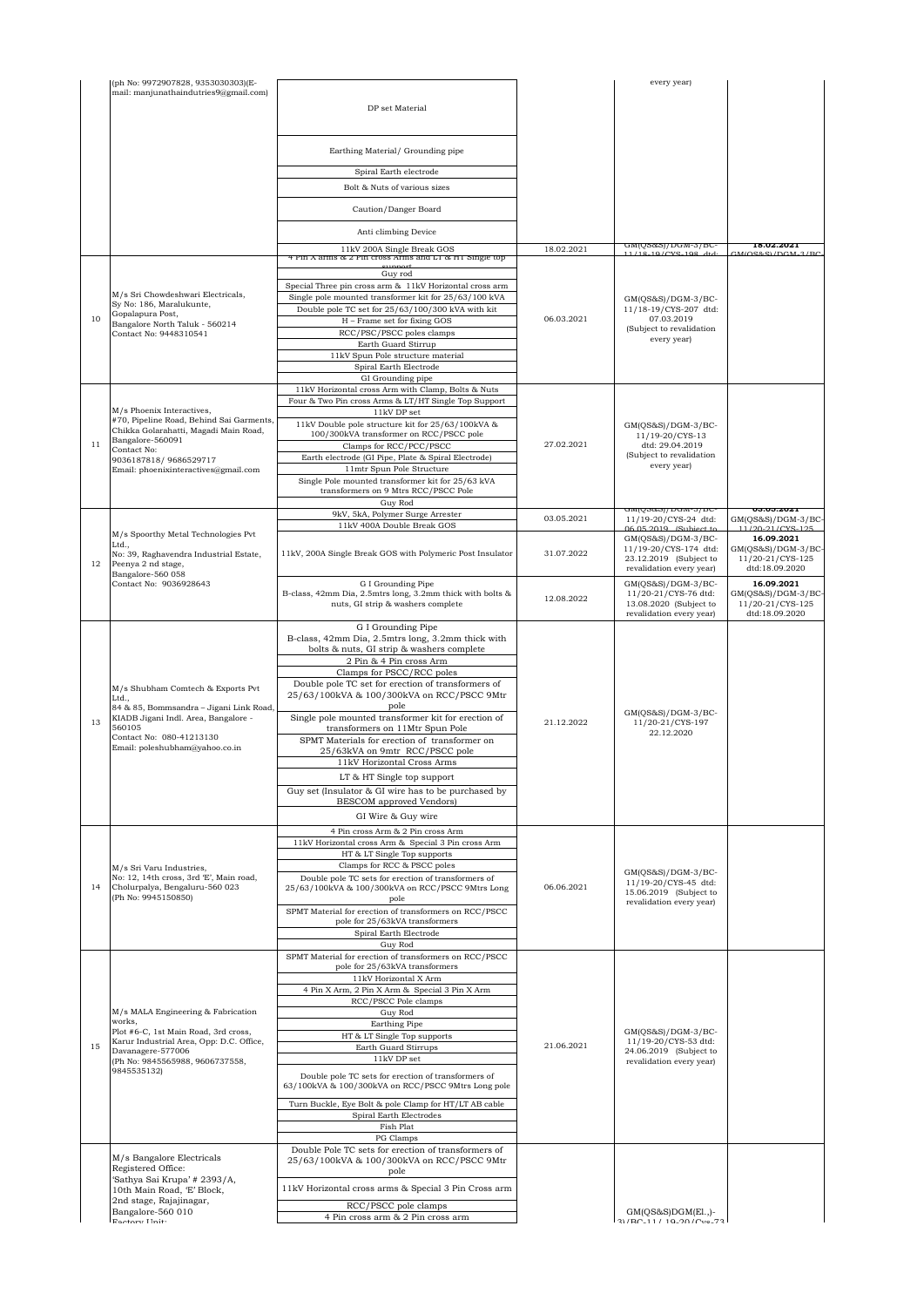| 16 | ractory onnt.<br>No: D-62, KSSIDC Industrial Estate,                          | HT/LT Single top supports                                                               | 22.07.2021 | $01/DU^{-11}$ / 19-40/ $Uy$ 8-10<br>dated:23.07.2019 |  |
|----|-------------------------------------------------------------------------------|-----------------------------------------------------------------------------------------|------------|------------------------------------------------------|--|
|    | Narasimhana Palya Hobli,                                                      | SPMT Materials for erection of transformers of                                          |            | (Subject to revalidation                             |  |
|    | Nelamangala - 562123.<br>Contact No:                                          | 25/63kVA on RCC/PSCC 9Mtr pole<br>Guy Rod                                               |            | every year)                                          |  |
|    | 9483834305/9535255599                                                         | Earthing Pipe: B class, 40mm dia, 2.5mtrs long, 3.2mm                                   |            |                                                      |  |
|    | Email:<br>bangaloreelectricalss@gmail.com                                     | thick<br>Alkathine tubes                                                                |            |                                                      |  |
|    |                                                                               | Copper/aluminium Terminals                                                              |            |                                                      |  |
|    |                                                                               | P.G. Clamps<br>Double Pole TC sets for erection of transformers of                      |            |                                                      |  |
|    |                                                                               | 25/63/100kVA & 100/300kVA on RCC/PSCC 9Mtr<br>pole                                      |            |                                                      |  |
|    |                                                                               | 11kV Horizontal cross arms & Special 3 Pin Cross arm                                    |            |                                                      |  |
|    |                                                                               | RCC/PSCC pole clamps                                                                    |            |                                                      |  |
|    | M/s Bhaskar Industries.<br>#M4, Karur Industrial Area,                        | 4 Pin cross arm & 2 Pin cross arm<br>HT/LT Single top supports                          |            | $GM(QS&S)DGM(E1)-$                                   |  |
|    | P.B. Road, Davangere-577006.                                                  | SPMT Materials for erection of transformers of                                          |            | 3)/BC-11/ 19-20/Cys-80                               |  |
| 17 | Contact No:<br>9738302299                                                     | 25/63kVA on RCC/PSCC 9Mtr pole<br>Guy Rod                                               | 26.07.2021 | dated:30.07.2019<br>(Subject to revalidation         |  |
|    |                                                                               | Earthing Pipe: B class, 40mm dia, 2.5mtrs long, 3.2mm                                   |            | every year)                                          |  |
|    |                                                                               | thick<br>$11\mathrm{kV}$ DP set                                                         |            |                                                      |  |
|    |                                                                               | LT protection kit                                                                       |            |                                                      |  |
|    |                                                                               | Guy clamp<br>Spiral Earth Electrode                                                     |            |                                                      |  |
|    |                                                                               | H- Frame set                                                                            |            |                                                      |  |
|    |                                                                               | Fish plate                                                                              |            |                                                      |  |
|    | M/s Shree Rama Electricals,                                                   | 11kV Horizontal cross arms & Special 3 Pin Cross arm                                    |            |                                                      |  |
|    | No. 882, "Monika Nilaya", 13th Cross,                                         | 4 Pin cross arm & 2 Pin cross arm<br>Guy Rod                                            |            |                                                      |  |
|    | Havanoor Extension, Nagasandra<br>Bangalore - 560073.                         | HT/LT Single top supports                                                               |            |                                                      |  |
|    | Factory Unit:<br>No.14/A, 14th cross, 1st stage, Peenya                       | SPMT Materials for erection of transformers of<br>25/63kVA on RCC/PSCC 9Mtr pole        |            | $GM(QS&S)DGM(E1.,-3)/BC-$<br>11/19-20/Cys-97         |  |
| 18 | Industrial Estate, Bangalore - 560058                                         | Double Pole TC sets for erection of transformers of                                     | 05.08.2021 | dated:26.08.2019<br>(Subject to revalidation         |  |
|    | Contact No:<br>9844012618,9972926480, 8660318348,                             | 25/63/100kVA & 100/300kVA on RCC/PSCC 9Mtr<br>pole                                      |            | every year)                                          |  |
|    | 9449887607<br>E-mail: ddoreswamy1959@gmail.com                                | $11\mathrm{kV}$ DP set                                                                  |            |                                                      |  |
|    |                                                                               | RCC/PSCC pole clamps                                                                    |            |                                                      |  |
|    |                                                                               | Earthing Pipe/Grounding Pipe<br>Spiral Earth Electrode                                  |            |                                                      |  |
|    |                                                                               | 11 kV Horizontal Cross Arm with single top support,<br>clamp, Bolt & Nuts               |            |                                                      |  |
|    |                                                                               | 4 Pin cross arm & 2 Pin cross arm                                                       |            |                                                      |  |
|    |                                                                               | HT/LT Single top supports                                                               |            |                                                      |  |
|    |                                                                               | 11kV DP set                                                                             |            |                                                      |  |
|    |                                                                               | Double Pole TC sets for erection of transformers of                                     |            |                                                      |  |
|    | M/s Maxwell Electrical Engineers.,                                            | 25/63/100kVA & 100/300kVA on RCC/PSCC 9Mtr                                              |            |                                                      |  |
|    | Unit -1: Survey No:154,<br>Kodigenahalli Indl. Area,                          | Earth Guard Stirrup<br>RCC/PSCC pole clamps                                             |            | $GM(QS&S)DGM(E1.,-3)/BC-$<br>11/19-20/Cys-98         |  |
| 19 | Machohalli Gate, Magadi Road,<br>Bangalore - 560091                           | SPMT Materials for erection of transformers of                                          | 19.08.2021 | dated:26.08.2019                                     |  |
|    | (Mobile:9900129097, 9845010557) (E-                                           | 25/63kVA on RCC/PSCC 9Mtr pole                                                          |            | (Subject to revalidation<br>every year)              |  |
|    | mail:perfectemf@gmail.com                                                     | Guy Rod                                                                                 |            |                                                      |  |
|    |                                                                               | Single Pole Mounted Transformer Kit for erection of<br>Transformers on 11Mtr Spun Pole  |            |                                                      |  |
|    |                                                                               | Grounding Materials                                                                     |            |                                                      |  |
|    |                                                                               | (Pipe Grounding & Rod Earthing                                                          |            |                                                      |  |
|    |                                                                               | Spiral Earth Electrode                                                                  |            |                                                      |  |
|    |                                                                               | LT Protection kit                                                                       |            |                                                      |  |
|    |                                                                               | 11kV GOS 200A(Single Break) with Navitas Insulator<br>only                              |            |                                                      |  |
|    |                                                                               | Four and Two pin cross arms                                                             |            |                                                      |  |
|    |                                                                               | Guy rod                                                                                 |            |                                                      |  |
|    |                                                                               |                                                                                         |            |                                                      |  |
|    |                                                                               | 11kV Special three pin cross arm                                                        |            |                                                      |  |
|    |                                                                               | 11kV Horizontal cross arm                                                               |            |                                                      |  |
|    |                                                                               | 11kV single top support and LT & HT single top                                          |            |                                                      |  |
|    | M/s Sri Venkateshwara Electricals,                                            | support<br>SPMT Materials for erection of transformer on                                |            |                                                      |  |
|    | #3, 2nd Cross, Yelenahalli, Begur Road,<br>Bangalore-560068. Contact          | 25/63kVA on 9mtr RCC/PSCC pole                                                          |            | $GM(QS&S)DGM(E1.,-3)/BC-$<br>11/19-20/Cys-120        |  |
| 20 | No:9945294639/9964051443<br>Email: venkateshwaraelectriclas123@               | H - frame for mounting GOS                                                              | 23.09.2021 | dated:24.09.2019<br>(Subject to revalidation         |  |
|    | gmail.com                                                                     | 11kV DP structure kit                                                                   |            | every year)                                          |  |
|    |                                                                               | RCC/PSCC pole clamps                                                                    |            |                                                      |  |
|    |                                                                               | Earth Guard stirrup                                                                     |            |                                                      |  |
|    |                                                                               | Single Pole Mounted Transformer Kit for erection of<br>Transformers on 11Mtr Spun Poles |            |                                                      |  |
|    |                                                                               | Spiral Earth Electrode                                                                  |            |                                                      |  |
|    |                                                                               | G I Grouding Pipe                                                                       |            |                                                      |  |
|    |                                                                               | B-class, 42mm Dia, 2.5mtrs long, 3.2mm thick<br>11kV 400A Double Break GOS              |            |                                                      |  |
|    |                                                                               | Four and Two pin cross arms                                                             |            |                                                      |  |
|    |                                                                               | LT & HT single top support                                                              |            |                                                      |  |
|    |                                                                               | 11kV Special three pin cross arm<br>RCC/PSCC pole clamps                                |            |                                                      |  |
|    | M/s Guru Engineering Works,                                                   | 11kV Horizontal cross arm                                                               |            |                                                      |  |
|    | #36, Channarasimhaiah Indl. Estate,<br>ated whenever we concentrate the model | u i urouamg                                                                             |            | $GM(QS&S)DGM(E1.,-3)/BC-$<br>$\overline{11000}$      |  |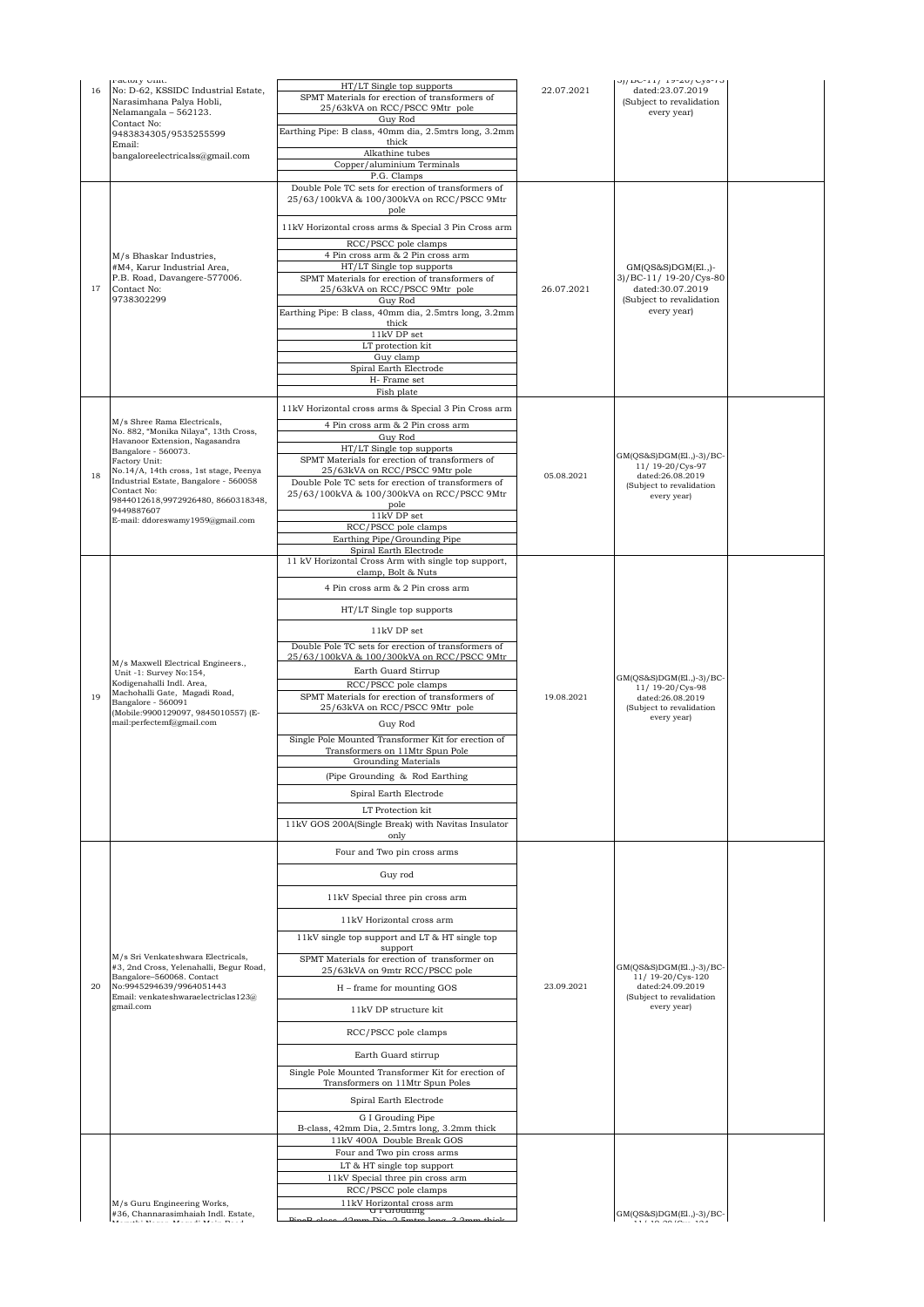| 21 | Maruthi Nagar, Magadi Main Road,<br>Kamakshipalya,                             | Guy rod                                                                                                  | 25.09.2021               | 11/19-20/Cys-124<br>dated:30.09.2019              |  |
|----|--------------------------------------------------------------------------------|----------------------------------------------------------------------------------------------------------|--------------------------|---------------------------------------------------|--|
|    | Bangalore - 560079                                                             | srwii materiais ior erection of transionner of<br>poublé 1616' 1C^sels for erecubh^61' transformlers of  |                          | (Subject to revalidation                          |  |
|    | Contact No:9880750055                                                          | E(62/1001.37)<br>DOO IDSOO OM+                                                                           |                          | every year)                                       |  |
|    |                                                                                | PG clamps<br>Alkathine tube                                                                              |                          |                                                   |  |
|    |                                                                                | Copper Lugs                                                                                              |                          |                                                   |  |
|    |                                                                                | $H$ – frame set                                                                                          |                          |                                                   |  |
|    |                                                                                | 11kV DP set                                                                                              |                          |                                                   |  |
|    |                                                                                | 11kV Spun Pole structure material                                                                        |                          |                                                   |  |
|    |                                                                                | Four Pin and Two Pin Cross Arms and 11kV special 3<br>Pin Cross Arms                                     |                          |                                                   |  |
|    |                                                                                | 11kV Horizontal Cross Arms                                                                               |                          |                                                   |  |
|    |                                                                                | Clamps for RCC/PSCC poles                                                                                |                          |                                                   |  |
|    |                                                                                | LT/HT Single Top Supports<br>Guy Rod & Guy clamps                                                        |                          |                                                   |  |
|    |                                                                                | Turn Buckle & Eye bolt                                                                                   |                          |                                                   |  |
|    | M/s Pavan Engineering Works,<br>Flot No: M-4, Karur Industrial Area, 1st       | Spiral earth electrode                                                                                   |                          |                                                   |  |
|    | Main, 3rd cross, P.B. Road, Davanagere -                                       | Single Pole Mounted Transformer Materials for erection                                                   | 15.10.2021               | $GM(QS&S)DGM(E1.,-3)/BC-$<br>11/ 19-20/Cys-132    |  |
| 22 | 577006<br>Phone No: 9900174622                                                 | of transformer of 25/63/100kVA on 9mtr RCC/PSCC<br>pole                                                  | (Subject to revalidation | dated:17.10.2019<br>(Subject to revalidation      |  |
|    | Email: chidihm@gmail.com                                                       | Double pole TC sets for erection of transformers of                                                      | every year)              | every year)                                       |  |
|    |                                                                                | 25/63/100 & 100/300kVA using 9Mtr RCC/PSCC<br>Poles                                                      |                          |                                                   |  |
|    |                                                                                | 1.1kV & 11kV GI Pin for insulator                                                                        |                          |                                                   |  |
|    |                                                                                | 11kV DP set                                                                                              |                          |                                                   |  |
|    |                                                                                | P.G. Clamps                                                                                              |                          |                                                   |  |
|    |                                                                                | GI Grounding Pipe: B class, 40mm dia, 2.5mtrs long,<br>3.2mm thick with bolts & nuts, GI strip & washers |                          |                                                   |  |
|    |                                                                                | complete                                                                                                 |                          |                                                   |  |
|    |                                                                                | Four Pin and Two pin cross arms                                                                          |                          |                                                   |  |
|    |                                                                                | 11kV Special three pin cross arms                                                                        |                          |                                                   |  |
|    |                                                                                | RCC/PSCC pole clamps                                                                                     |                          |                                                   |  |
|    |                                                                                | 11 kV Horizontal Cross Arm<br>G I Grounding Pipe                                                         |                          |                                                   |  |
|    | M/s YV Enterprises,                                                            | B-class, 42mm Dia, 2.5mtrs long, 3.2mm thick with                                                        |                          |                                                   |  |
|    | #05, RNR Complex,<br>TB Circle, Opposite KEB, Doddaballapur,                   | bolts & nuts, GI strip & washers complete                                                                |                          | $GM(QS&S)/DGM-3/C-$<br>11/19-20/CYS-139           |  |
| 23 | Bangalore Rural District - 561203                                              | LT/HT Single Top Supports<br>Guy rod                                                                     | 18.10.2021               | dtd:21.10.2019                                    |  |
|    | Mob: 9448715197                                                                | Double Pole TC sets for erection of transformers of                                                      |                          | (Subject to Revalidation                          |  |
|    | E-mail: yventerprises1@gmailcom                                                | kVA & 100/300kVA using 9Mtr<br>25/63/100                                                                 |                          | every year)                                       |  |
|    |                                                                                | RCC/PSCC poles<br>$11\mathrm{kV}$ DP set                                                                 |                          |                                                   |  |
|    |                                                                                | Earth Guard Stirrup                                                                                      |                          |                                                   |  |
|    |                                                                                | Single Pole Mounted Transformer Materials for erection                                                   |                          |                                                   |  |
|    |                                                                                | of transformer of 25/63/100kVA on 9mtr RCC/PSCC<br>pole                                                  |                          |                                                   |  |
|    |                                                                                | 11kV 200A Single Break GOS                                                                               |                          |                                                   |  |
|    |                                                                                | 11kV 400A Double Break GOS                                                                               |                          |                                                   |  |
|    |                                                                                | Four Pin and Two Pin Cross Arms                                                                          |                          |                                                   |  |
|    |                                                                                | LT/HT Single Top Supports<br>11kV Horizontal Cross Arms & 11kV special 3 Pin Cross                       |                          |                                                   |  |
|    |                                                                                | Arms                                                                                                     |                          |                                                   |  |
|    | M/s Harsha Electrical Industries, No.<br>12/1, B2, Shed No. 10 & 11,           | Single pole mounted transformer kit for erection of                                                      |                          |                                                   |  |
|    | Gurunanjundaiah Industrial Estate,                                             | transformers on 11Mtr Spun Pole<br>SPMT Materials for erection of transformers of 25/63kVA on            |                          | $GM(QS&S)/DGM-3/BC-$                              |  |
| 24 | Behind Gangammagudi Station, Abbigere<br>Chikkabanayara Post, Bengaluru-560090 | 9mtr RCC/PSCC                                                                                            | 26.09.2021               | 11/19-20 / CYS-126 dtd:<br>30.09.2019 (Subject to |  |
|    | (Mobile: 9448120570, 7349578470) (E-                                           | H-Frame set for mounting GOS Frame                                                                       |                          | revalidation every year)                          |  |
|    | mail:sainath.galla@gmail.com)                                                  | 11kV DP Set<br>Clamps for RCC/PSCC poles                                                                 |                          |                                                   |  |
|    |                                                                                | Earth Guard Stirrup                                                                                      |                          |                                                   |  |
|    |                                                                                | Spiral earth electrode                                                                                   |                          |                                                   |  |
|    |                                                                                | GI Grounding Pipe/Earthing Pipe:<br>B class, 40mm Dia, 2.5mtr long 3.2mm Thick                           |                          |                                                   |  |
|    |                                                                                | Double pole TC sets for erection of transformers of                                                      |                          |                                                   |  |
|    |                                                                                | 25/63/100 & 300kVA on RCC/PSCC Poles                                                                     |                          |                                                   |  |
|    |                                                                                | Four and Two pin cross arms<br>Anchor Rod                                                                |                          |                                                   |  |
|    |                                                                                | LT & HT single top support                                                                               |                          |                                                   |  |
|    |                                                                                | 11kV Special three pin cross arm                                                                         |                          |                                                   |  |
|    |                                                                                | RCC/PSCC pole clamps<br>11kV Horizontal cross arm                                                        |                          |                                                   |  |
|    |                                                                                | G I Grounding Pipe,                                                                                      |                          |                                                   |  |
|    | M/s Maruthi Engineering works, Hirehalli                                       | B-class, 42mm Dia, 2.5mtrs long, 3.2mm thick                                                             |                          |                                                   |  |
|    | Industrial Estate, Hirehalli,                                                  | Guy rod<br>SPMT Materials for erection of transformer of                                                 |                          | $GM(QS&S)/DGM-3/C-$<br>11/19-20/CYS-148           |  |
| 25 | Tumkur-572 106<br>Contact No:9740031635/636/639 Email:                         | 25/63/100kVA on 9mtr RCC/PSCC pole                                                                       | 08.11.2021               | dtd:08.11.2019                                    |  |
|    | ramjaymaruthi@gmail.com                                                        | Double Pole TC sets for erection of transformers of                                                      |                          | (Subject to revalidation<br>every year)           |  |
|    |                                                                                | 25/63/100kVA on RCC/PSCC 9Mtr pole<br>1.1 GI Pins                                                        |                          |                                                   |  |
|    |                                                                                | Copper Lugs                                                                                              |                          |                                                   |  |
|    |                                                                                | $H$ – frame set                                                                                          |                          |                                                   |  |
|    |                                                                                | 11kV DP set                                                                                              |                          |                                                   |  |
|    |                                                                                | Spiral Earth Electrode<br>Single Pole Mounted Transformer Kit for erection of                            |                          |                                                   |  |
|    |                                                                                | Transformers on 11Mtr Spun Poles                                                                         |                          |                                                   |  |
|    |                                                                                | E.G. Stirrups                                                                                            |                          |                                                   |  |
|    |                                                                                | Four and Two pin cross arms<br>Guy Rod                                                                   |                          |                                                   |  |
|    |                                                                                | LT & HT single top support                                                                               |                          |                                                   |  |
|    |                                                                                | 11kV Special three pin cross arm                                                                         |                          |                                                   |  |
|    |                                                                                | RCC/PSCC pole clamps<br>Earth Guard Stirrup                                                              |                          |                                                   |  |
|    | M/s M K Engineering Works, No.40/718,                                          | G I Grounding Pipe,                                                                                      |                          |                                                   |  |
|    | Near Anjenaya Temple, Kuntammana                                               | B-class, 42mm Dia, 2.5mtrs long, 3.2mm thick                                                             |                          | $GM(QS&S)/DGM-3/C-$<br>11/19-20/CYS-153           |  |
| 26 | Thota, Check Post, B.H. Road. Tumkur<br>Contact No:9886835738, 9448735738      | SPMT Materials for erection of transformer of<br>25/63kVA on 9mtr RCC/PSCC pole                          | 14.11.2021               | dtd:14.11.2019                                    |  |
|    | Email:                                                                         | Double Pole TC sets for erection of transformers of                                                      |                          | (Subject to revalidation<br>every year)           |  |
|    | Mkismail9169@gmail.com                                                         | 25/63/100kVA on RCC/PSCC 9Mtr pole                                                                       |                          |                                                   |  |
|    |                                                                                | H - frame set for mounting GOS frame                                                                     |                          |                                                   |  |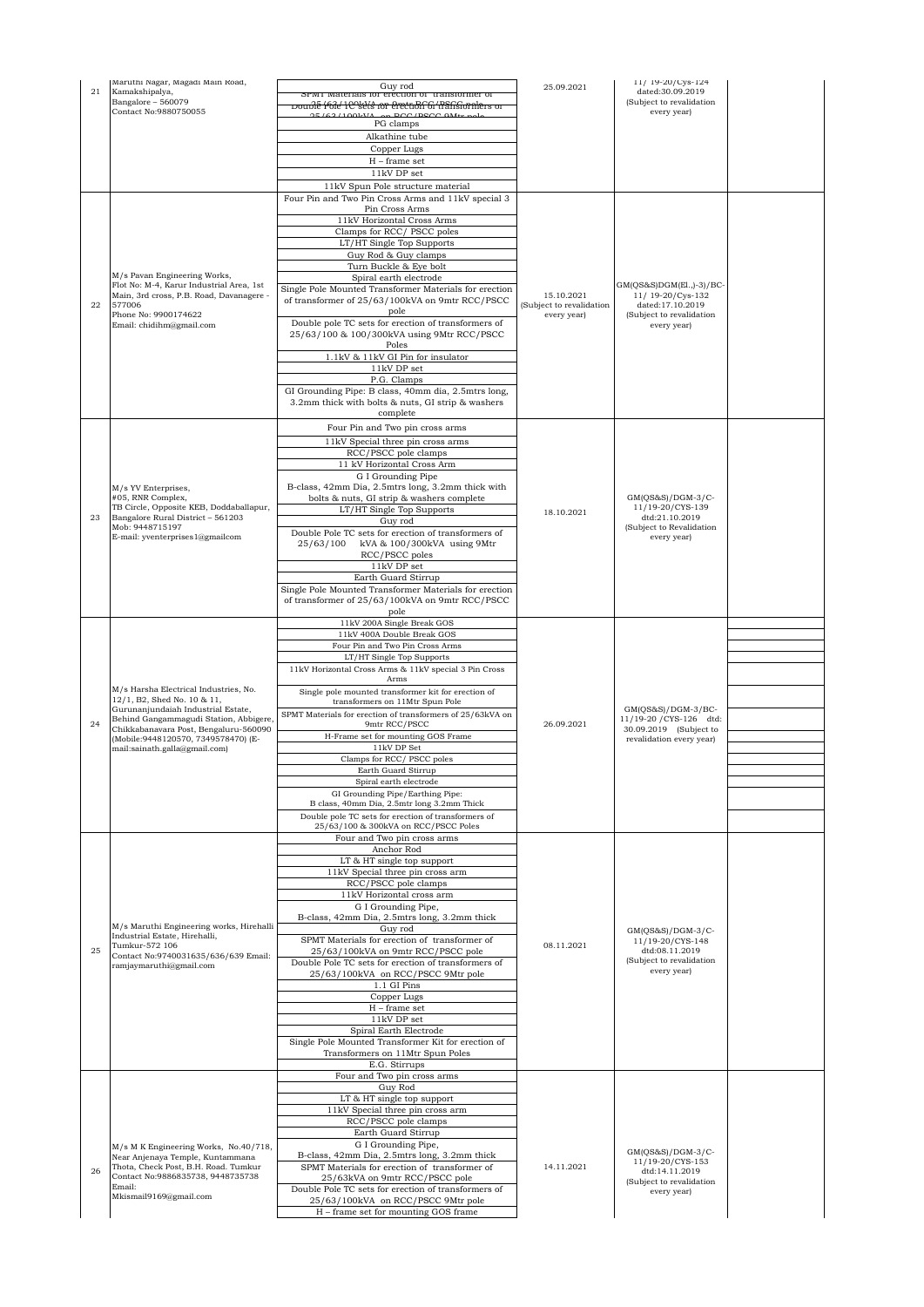|    |                                                                                                     | 11kV DP set                                                                                                |            |                                         |                                       |
|----|-----------------------------------------------------------------------------------------------------|------------------------------------------------------------------------------------------------------------|------------|-----------------------------------------|---------------------------------------|
|    |                                                                                                     | Spiral Earth Electrode<br>11kV Horizontal cross arm                                                        |            |                                         |                                       |
|    |                                                                                                     | Single Pole Mounted Transformer Kit for erection of                                                        |            |                                         |                                       |
|    |                                                                                                     | Transformers on 11Mtr Spun Poles<br>Four Pin and Two Pin Cross Arms                                        |            |                                         |                                       |
|    |                                                                                                     | Guy rod                                                                                                    |            |                                         |                                       |
|    |                                                                                                     | 11kV special 3 Pin Cross Arms<br>Double pole TC sets for erection of transformers of                       |            |                                         |                                       |
|    |                                                                                                     | 25/63/100 & 300kVA on RCC/PSCC Poles                                                                       |            |                                         |                                       |
|    | M/s Geetha Electrical & Hardwares, Sy                                                               | LT/HT Single Top Supports                                                                                  |            |                                         |                                       |
|    | No. 253/3, Mahadeva Kodigehalli,<br>(Gopalapura) Bagalur Post, Bangalore                            | SPMT Materials for erection of transformers of 25/63kVA on<br>9mtr RCC/PSCC                                |            | GM(QS&S)/DGM-3/C-                       |                                       |
| 27 | North, Bangalore-562149<br>Ph No:                                                                   | H-Frame set for mounting GOS Frame                                                                         | 14.11.2021 | 11/19-20/CYS-154<br>dtd:14.11.2019      |                                       |
|    | 9845535447, 9535788333                                                                              | 11kV DP Set<br>11kV Horizontal Cross Arms                                                                  |            | (Subject to revalidation<br>every year) |                                       |
|    | Email: geethaconcretepoles@gmail.com                                                                | Clamps for RCC/ PSCC poles                                                                                 |            |                                         |                                       |
|    |                                                                                                     | Earth Guard Stirrup<br>Single Pole Mounted Transformer Kit for erection of                                 |            |                                         |                                       |
|    |                                                                                                     | transformers on 11Mtr Spun pole                                                                            |            |                                         |                                       |
|    |                                                                                                     | Spiral earth electrode<br>GI Grounding Pipe/Earthing Pipe:                                                 |            |                                         |                                       |
|    |                                                                                                     | B class, 40mm Dia, 2.5mtr long 3.2mm Thick                                                                 |            |                                         |                                       |
|    |                                                                                                     | PG clamps & Lugs<br>LT Protection kit                                                                      |            |                                         |                                       |
|    |                                                                                                     | GI Grounding Pipe/Earthing Pipe:                                                                           |            |                                         |                                       |
|    |                                                                                                     | B class, 40mm Dia, 2.5mtr long 3.2mm Thick<br>GI Pipes B-class as per IS 1239                              |            |                                         |                                       |
|    |                                                                                                     | HG Fuse Unit                                                                                               |            |                                         |                                       |
|    |                                                                                                     | Spiral Earth Electrode                                                                                     |            |                                         | 11.11.2021                            |
|    |                                                                                                     | Danger Board<br>Alkathine tubes                                                                            | 11.11.2021 |                                         | $GM(QS&S)/DGM-3/C-$                   |
|    | M/s Vijai Engineering Company, 235-A,<br>Doddabyrappa street,                                       | 11kV 400A Double Break GOS                                                                                 |            | GM(QS&S)/DGM-3/C-<br>11/19-20/CYS-159   | 11/20-21/CYS-196<br>dtd:22.12.2020    |
| 28 | Palace guttahalli, Bangalore.<br>Phone No: 9844065549                                               | 4 Pin cross arm & 2 Pin cross arm<br>LT/HT Single Top Supports                                             |            | dtd:27.11.2019                          |                                       |
|    | Email:vijaienggcompany@gmail.com                                                                    | Guy Rod                                                                                                    |            | (Subject to revalidation<br>every year) |                                       |
|    |                                                                                                     | SPMT Materials for erection of transformers of 25/63kVA on<br>9mtr RCC/PSCC                                |            |                                         |                                       |
|    |                                                                                                     | PVC Pipes as per IS-2509 and Bends                                                                         |            |                                         |                                       |
|    |                                                                                                     | 1.1kV & 11kV GI Pin                                                                                        |            |                                         |                                       |
|    |                                                                                                     | 1.1kV class HR (Heat Resistant) PVC Insulated &<br>Unsheathed Aluminium wires multistrand single core lead |            |                                         | 21.12.2022                            |
|    |                                                                                                     | wire as per IS-694:2010                                                                                    |            |                                         | GM(QS&S)/DGM-3/C-<br>11/20-21/CYS-196 |
|    |                                                                                                     | PVC wire 16sqmm to 240sqmm                                                                                 | 27.09.2023 |                                         | dtd:22.12.2020                        |
|    |                                                                                                     | RCC/PSCC pole clamps                                                                                       |            |                                         |                                       |
|    |                                                                                                     | 11kV Horizontal cross arm<br>LT & HT single top support                                                    |            |                                         |                                       |
|    |                                                                                                     | Four and Two pin cross arms                                                                                |            |                                         |                                       |
|    |                                                                                                     | 11kV Special three pin cross arm<br>H Frame for mounting GOS                                               |            |                                         |                                       |
|    |                                                                                                     | Guy Rod                                                                                                    |            |                                         |                                       |
|    |                                                                                                     | Guy clamp                                                                                                  |            |                                         |                                       |
|    |                                                                                                     |                                                                                                            |            |                                         |                                       |
|    | M/s Sealwel Corporation Private Limited,<br>No:345/SRT, Sanjeeva Reddy Nagar                        | Eye Bolt<br>Turn Buckle                                                                                    |            | $GM(OS&S)/DGM-3/C-$                     |                                       |
| 29 | Colony, Hydrabad - 500038<br>Ph No:91 40 2371 2945, 23812908                                        | Spiral Earth Electrode                                                                                     | 30.11.2021 | 11/19-20/CYS-161<br>dtd:30.11.2019      |                                       |
|    | E-mail:www.sealwel.com                                                                              | Earthing Pipe: B class, 40mm dia, 2.5mtrs long, 3.2mm thick                                                |            | (Subject to revalidation<br>every year) |                                       |
|    |                                                                                                     | 11kV Danger Board                                                                                          |            |                                         |                                       |
|    |                                                                                                     | Double Pole TC sets for erection of transformers of<br>25/63/100/300kVA on RCC/PSCC 9Mtr pole              |            |                                         |                                       |
|    |                                                                                                     | SPMT Materials for erection of transformer of 25/63kVA on                                                  |            |                                         |                                       |
|    |                                                                                                     | 9mtr RCC/PSCC pole<br>LT Protection kit                                                                    |            |                                         |                                       |
|    |                                                                                                     | 11kV HG Fuse Unit                                                                                          |            |                                         |                                       |
|    |                                                                                                     | Mounting structure for auto Reclosers and sectionalisers                                                   |            |                                         |                                       |
|    |                                                                                                     | Double Pole TC sets for erection of transformers of                                                        |            |                                         |                                       |
|    |                                                                                                     | 25/63/100kVA on RCC/PSCC 9Mtr pole<br>SPMT Materials for erection of transformer of 25/63kVA on            |            |                                         |                                       |
|    |                                                                                                     | 9mtr RCC/PSCC pole                                                                                         |            |                                         |                                       |
|    |                                                                                                     | 11kV Horizontal cross arm<br>11kV Special three pin cross arm                                              |            |                                         |                                       |
|    | M/s Banashankari Engineers, Plot No.27,<br>Ravi Nagar Main Road, Opp. Akshay Park,                  | Four and Two pin cross arms                                                                                |            | $GM(QS&S)/DGM-3/C-$                     |                                       |
| 30 | Airport Road, Hubballi-580030<br>Contact No:0836-2335463, 2970433                                   | Guarding for Road crossing, Telephone Line Crossing,<br>Between HT & LT Line Crossing                      | 14.11.2021 | 11/19-20/CYS-162<br>dtd:30.11.2019      |                                       |
|    | Email:                                                                                              | LT & HT single top support                                                                                 |            | (Subject to revalidation                |                                       |
|    | banashankarienghl@gmail.com                                                                         | $11\mathrm{kV}$ DP set                                                                                     |            | every year)                             |                                       |
|    |                                                                                                     | RCC/PSCC pole clamps<br>Guy Rod                                                                            |            |                                         |                                       |
|    |                                                                                                     | Earthing Pipe: B class, 40mm dia, 2.5mtrs long, 3.2mm thick                                                |            |                                         |                                       |
|    |                                                                                                     | 11kV 200A Single Break GOS                                                                                 |            |                                         |                                       |
|    |                                                                                                     | Spiral Earth Electrode                                                                                     |            |                                         |                                       |
|    |                                                                                                     | 2 Pin & 4 Pin cross Arm<br>LT & HT single top support                                                      |            |                                         |                                       |
|    |                                                                                                     | 11kV Horizontal cross arm                                                                                  |            |                                         |                                       |
|    |                                                                                                     | Guy set (Insulator & GI wire has to be purchased by<br><b>BESCOM</b> approved Vendors)                     |            |                                         |                                       |
|    |                                                                                                     | 11kV Special 3 Pin Cross Arms                                                                              |            |                                         |                                       |
|    |                                                                                                     | Single Pole Mounted Transformer Kit for erection of<br>Transformers on 11Mtr Spun Poles                    |            |                                         |                                       |
|    |                                                                                                     | SPMT Materials for erection of transformer on 25/63kVA on                                                  |            |                                         |                                       |
|    |                                                                                                     | 9mtr RCC/PSCC pole<br>Double Pole TC sets for erection of transformers of                                  |            |                                         |                                       |
|    |                                                                                                     | 25/63/100kVA & 100/300kVA on RCC/PSCC 9Mtr pole                                                            |            |                                         |                                       |
|    | M/s Omkar Industries, Sy No: 35/1,                                                                  | LT protection kit<br>H - frame set for fixing GOS for DP structure                                         |            |                                         |                                       |
|    | Besides Anu Bricks, Bhamannahally,                                                                  | $11\mathrm{kV}$ DP set                                                                                     |            | GM(QS&S)/DGM(Ele)-3/ BC                 |                                       |
| 31 | Bellavi Hobli, kora, Tumukuru<br>(Mob No: 9844621920, 7259155842)<br>(E- mail: swamydine@gmail.com) | Alkathine Tubes<br>Danger Board                                                                            | 01.12.2022 | 11/20-21/CYS-177<br>dtd:02.12.2020      |                                       |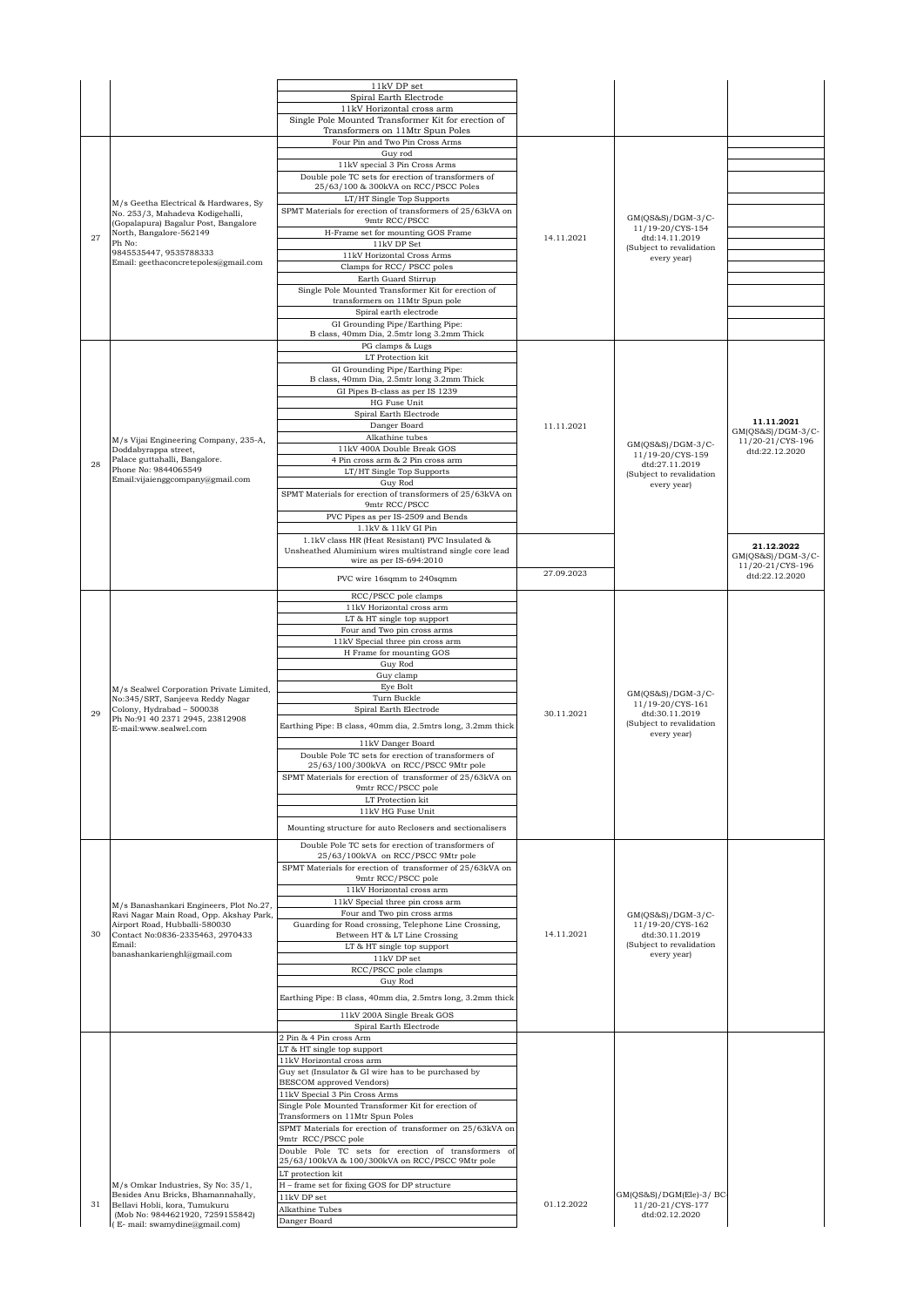|    |                                                                                  | Clamps for PSCC/RCC poles<br>Earth Guard Stirrup                                                   |            |                                            |  |
|----|----------------------------------------------------------------------------------|----------------------------------------------------------------------------------------------------|------------|--------------------------------------------|--|
|    |                                                                                  |                                                                                                    |            |                                            |  |
|    |                                                                                  | Spiral Earth Electrode                                                                             |            |                                            |  |
|    |                                                                                  | G I Grounding Pipe                                                                                 |            |                                            |  |
|    |                                                                                  | B-class, 42mm Dia, 2.5mtrs long, 3.2mm thick with bolts &<br>nuts, GI strip & washers complete     |            |                                            |  |
|    |                                                                                  |                                                                                                    |            |                                            |  |
|    |                                                                                  | Aluminium & Copper Lugs                                                                            |            |                                            |  |
|    |                                                                                  | PG clamps                                                                                          |            |                                            |  |
|    |                                                                                  | 3 GOS and 1 GOS Frame set for Spun pole with & without<br>transformers seating                     |            |                                            |  |
|    |                                                                                  | Spacers for DTC Wiring                                                                             |            |                                            |  |
|    |                                                                                  | G.I.Pipe B-class as per IS-1239                                                                    |            |                                            |  |
|    |                                                                                  | HG Fuse Unit                                                                                       |            |                                            |  |
|    |                                                                                  | Single Pole Mounted Transformer Kit for erection of                                                |            |                                            |  |
|    |                                                                                  | transformers on 11Mtr Spun pole                                                                    |            |                                            |  |
|    |                                                                                  | Four Pin and Two Pin Cross Arms                                                                    |            |                                            |  |
|    |                                                                                  | Guy rod, Guy clamp, Eye Bolt                                                                       |            |                                            |  |
|    |                                                                                  | 11kV special 3 Pin Cross Arms                                                                      |            |                                            |  |
|    | M/s Sri Lakshmi Venkateshwara                                                    | Double pole TC sets for erection of transformers of                                                |            |                                            |  |
|    | Electricals,                                                                     | 25/63/100 & 300kVA on RCC/PSCC Poles                                                               |            | $GM(QS&S)/DGM-3/C-$                        |  |
|    | No.309/P2, 2nd phase KIABD,                                                      | LT/HT Single Top Supports                                                                          |            | 11/19-20/CYS-170                           |  |
| 32 | 6th A Road, Harohalli,                                                           | SPMT Materials for erection of transformers of 25/63kVA on                                         | 16.12.2021 | dtd:16.12.2019                             |  |
|    | Ramnagara - 562112                                                               | 9mtr RCC/PSCC                                                                                      |            | (Subject to revalidation                   |  |
|    | Ph No: 9448063206                                                                | 11kV Horizontal Cross Arm with clamp, Bolt &Nuts                                                   |            | every year)                                |  |
|    |                                                                                  | $11\mathrm{kV}$ DP set                                                                             |            |                                            |  |
|    |                                                                                  | Clamps for RCC/ PSCC poles                                                                         |            |                                            |  |
|    |                                                                                  | Earth Guard Stirrup                                                                                |            |                                            |  |
|    |                                                                                  | Spiral earth electrode                                                                             |            |                                            |  |
|    |                                                                                  | GI Grounding Pipe:<br>B class, 40mm Dia, 2.5mtr long 3.2mm Thick                                   |            |                                            |  |
|    |                                                                                  |                                                                                                    |            |                                            |  |
|    | M/s New Laxmi Steel & Power Pvt Ltd.,                                            |                                                                                                    |            | $GM(QS&S)/DGM-3/C-$                        |  |
|    | Plot No: A/22 To A/25, Sarua Indutrial<br>Estate, Sarua, Khurda - 752055,        | prefabricated structure for mounting Distribution                                                  |            | 11/19-20/CYS-173                           |  |
| 33 | Odisha                                                                           | Transformers                                                                                       | 21.12.2021 | dtd:21.12.2019<br>(Subject to revalidation |  |
|    | Ph No: 9437025241                                                                |                                                                                                    |            | every year)                                |  |
|    |                                                                                  |                                                                                                    |            |                                            |  |
|    |                                                                                  | Four Pin and Two Pin Cross Arms & LT/HT Single Top                                                 |            |                                            |  |
|    |                                                                                  | Supports                                                                                           |            |                                            |  |
|    |                                                                                  | Guy Rod, Turn Buckle, Eye Bolt & Guy Clamp                                                         |            |                                            |  |
|    |                                                                                  | 11kV special 3 Pin Cross Arms                                                                      |            |                                            |  |
|    |                                                                                  | SPMT Materials for erection of transformers of 25/63kVA on                                         |            |                                            |  |
|    |                                                                                  | 9mtr RCC/PSCC                                                                                      |            |                                            |  |
|    | M/s Adishakthi Electricals, Ahishakthi                                           | Double pole TC sets for erection of transformers of<br>25/63/100kVA & 100/300kVA on RCC/PSCC Poles |            | $GM(QS&S)/DGM-3/C-$                        |  |
|    | Sadana, Adishakthi Nagar Opp. Indian<br>Petrol Bunk Challakere Road, Chitradurga | 11kV DP Set                                                                                        |            | 11/19-20/CYS-177                           |  |
| 34 | 577501.                                                                          | 11kV Horizontal Cross Arms                                                                         | 24.12.2021 | dtd:24.12.2019                             |  |
|    | Phone No:9341588118                                                              | Clamps for RCC/PSCC poles                                                                          |            | (Subject to revalidation                   |  |
|    |                                                                                  | Earth Guard Stirrup                                                                                |            | every year)                                |  |
|    |                                                                                  | Single Pole Mounted Transformer Kit for erection of                                                |            |                                            |  |
|    |                                                                                  | transformers on 11Mtr Spun pole                                                                    |            |                                            |  |
|    |                                                                                  | Spiral earth electrode                                                                             |            |                                            |  |
|    |                                                                                  | GI Grounding Pipe/Earthing Pipe:                                                                   |            |                                            |  |
|    |                                                                                  | B class, 40mm Dia, 2.5mtr long 3.2mm Thick                                                         |            |                                            |  |
|    |                                                                                  | H-Frame set for mounting GOS                                                                       |            |                                            |  |
|    |                                                                                  | Double pole TC sets for erection of transformers of<br>25/63/100 & 300kVA on RCC/PSCC Poles        |            |                                            |  |
|    |                                                                                  | SPMT Materials for erection of transformers of 25/63kVA on                                         |            |                                            |  |
|    |                                                                                  | 9mtr RCC/PSCC                                                                                      |            |                                            |  |
|    |                                                                                  | 11kV Horizontal Cross Arms                                                                         |            |                                            |  |
|    |                                                                                  | H-Frame set                                                                                        |            |                                            |  |
|    |                                                                                  | Four Pin and Two Pin Cross Arms                                                                    |            | GM(QS&S)/DGM-3/BC-                         |  |
|    | M/s Harshini Tele Systems, Plot No:94/A,                                         | Guy Rod, Turn Buckle, Eye Bolt & Guy Clamp                                                         | 23.12.2021 | 11/19-20/CYS-178<br>dtd:24.12.2019         |  |
|    | Phase-II, Sector - II, Lane No.17, IDA,<br>Cherlapally, Hyderabad - 500051,      | GI Grounding Pipe/Earthing Pipe:                                                                   |            | (Subject to revalidation                   |  |
|    | Medchal Dist. Telangana State.                                                   | B class, 40mm Dia, 2.5mtr long 3.2mm Thick                                                         |            | every year)                                |  |
| 35 | Phone No: 9246332288,                                                            | 11kV special 3 Pin Cross Arms                                                                      |            |                                            |  |
|    | Email:harshinits@gmail.com,                                                      | Clamps for RCC/PSCC poles                                                                          |            |                                            |  |
|    | m.muralidharbabu@gmail.com.                                                      | LT/HT Single Top Supports                                                                          |            |                                            |  |
|    |                                                                                  | Fish plate<br>LT protection kit                                                                    |            |                                            |  |
|    |                                                                                  | Spiral earth electrode                                                                             |            |                                            |  |
|    |                                                                                  |                                                                                                    |            | $GM(QS&S)/DGM-3/BC-$                       |  |
|    |                                                                                  | 11kV Spun pole structural materials with single and 3 GOS                                          | 06.06.2022 | 11/20-21/CYS-39<br>dtd:08.06.2020          |  |
|    |                                                                                  | system                                                                                             |            | (Subject to revalidation<br>every year)    |  |
|    |                                                                                  |                                                                                                    |            |                                            |  |
|    |                                                                                  | 11kV 200A Single Break GOS                                                                         |            |                                            |  |
|    |                                                                                  | 11kV 400A Double Break GOS                                                                         |            |                                            |  |
|    |                                                                                  | 11kV, 200A Single Break GOS with Polymeric Post Insulator                                          |            |                                            |  |
|    |                                                                                  |                                                                                                    |            |                                            |  |
|    |                                                                                  | 11kV, 400A Double Break GOS with Polymeric Post<br>Insulator                                       |            |                                            |  |
|    |                                                                                  | LT Protection Kit                                                                                  |            |                                            |  |
|    |                                                                                  | Four Pin and Two Pin Cross Arms and 11kV special 3 Pin                                             |            |                                            |  |
|    | M/s Prakash Metal Products,                                                      | Cross Arms                                                                                         |            |                                            |  |
|    | Ayodya Village, Near Kempageri, Karwar                                           | SPMT Materials for erection of transformers of 25/63kVA on<br>9mtr RCC/PSCC                        |            | $GM(QS&S)/DGM-3/BC-$                       |  |
| 36 | Road, Hubli- 580024                                                              | Single Pole Mounted Transformer Kit for erection of                                                | 26.12.2021 | 11/19-20/CYS-181<br>dtd:26.12.2019         |  |
|    | Ph No: 0836-2303024                                                              | transformers on 11Mtr Spun pole                                                                    |            | (Subject to revalidation                   |  |
|    | E-mail:prakash_pmp@yahoo.co.in                                                   | Double pole TC sets for erection of transformers of                                                |            | every year)                                |  |
|    |                                                                                  | 25/63/100 & 100/300kVA on RCC&PSCC Poles                                                           |            |                                            |  |
|    |                                                                                  | 11kV DP set                                                                                        |            |                                            |  |
|    |                                                                                  | Clamps for RCC/ PSCC poles                                                                         |            |                                            |  |
|    |                                                                                  | HG Fuse Unit                                                                                       |            |                                            |  |
|    |                                                                                  |                                                                                                    |            |                                            |  |
|    |                                                                                  | 11kV Horizontal Cross Arm                                                                          |            |                                            |  |
|    |                                                                                  | LT/HT Single Top Supports                                                                          |            |                                            |  |
|    |                                                                                  | Guy rod, Guy clamp, Eye Bolt, Turn Buckle                                                          |            |                                            |  |
|    |                                                                                  | Spiral Earth Electrode<br>GI Grounding Pipe:                                                       |            |                                            |  |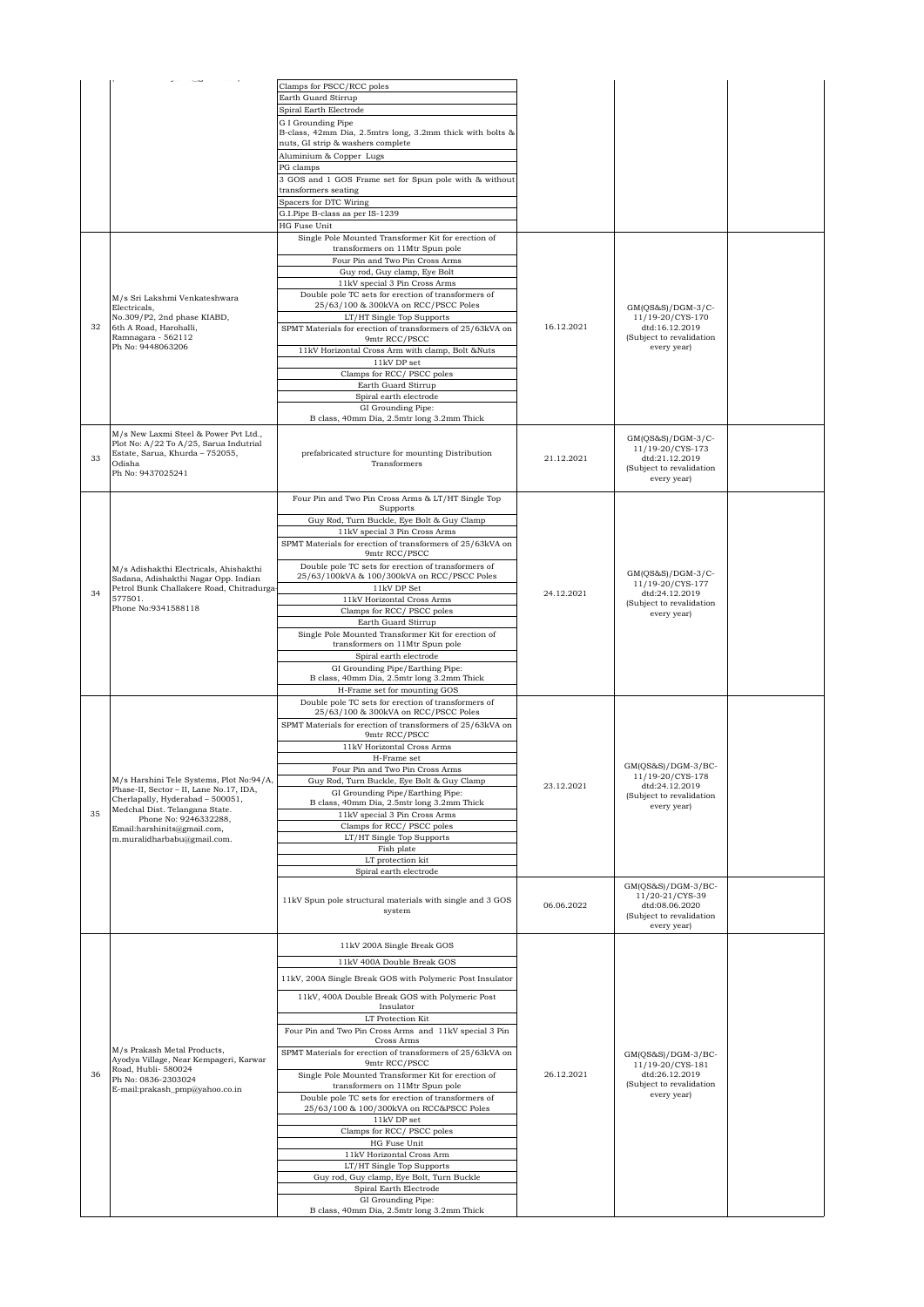|    | M/s Varsha Fab Tech,                                                                                                                                    | 1.1kV & 11kV GI Pin                                                                                                 |            | $GM(QS&S)/DGM-3/BC-$                                                                               |                                         |
|----|---------------------------------------------------------------------------------------------------------------------------------------------------------|---------------------------------------------------------------------------------------------------------------------|------------|----------------------------------------------------------------------------------------------------|-----------------------------------------|
|    | plot No:R-97, KSSIDC Indl, II stage, Area<br>Antharasanahalli, Tumkuru                                                                                  | E.G. Strips<br>Anti-climbing Device                                                                                 |            | 11/19-20/CYS-194                                                                                   |                                         |
| 37 | Ph No:7022593344/7022593345                                                                                                                             | P.G. clamps                                                                                                         | 08.01.2022 | dtd:10.01.2020<br>(Subject to revalidation                                                         |                                         |
|    | E-mail: varshafabtech@gmail.com                                                                                                                         | Lugs                                                                                                                |            | every year)                                                                                        |                                         |
|    |                                                                                                                                                         | Danger Board<br>Four Pin and Two Pin Cross Arms                                                                     |            |                                                                                                    |                                         |
|    |                                                                                                                                                         | Guy Rod                                                                                                             |            |                                                                                                    |                                         |
|    |                                                                                                                                                         | 11kV special 3 pin cross arms                                                                                       |            |                                                                                                    |                                         |
|    |                                                                                                                                                         | Double pole TC sets for erection of transformers of<br>25/63/100 & 100/300kVA on RCC&PSCC Poles                     |            |                                                                                                    |                                         |
|    |                                                                                                                                                         | LT/HT Single Top Supports                                                                                           |            |                                                                                                    |                                         |
|    | M/s Raghvendra Enterprises,<br>No.265/1, Bapuji Nagar, Maruthi Nagar                                                                                    | SPMT Materials for erection of transformers of 25/63kVA on<br>9Mtr RCC/PSCC                                         |            | $GM(QS&S)/DGM-3/BC-$<br>11/19-20/CYS-210                                                           |                                         |
| 38 | Extn., Mysore Road, Bangalore - 560026                                                                                                                  | H- Frame set for mounting GOS                                                                                       | 28.01.2022 | dtd:11.02.2020 (Subject to                                                                         |                                         |
|    | Ph No:9742628064                                                                                                                                        | 11kV DP set                                                                                                         |            | revalidation every year)                                                                           |                                         |
|    |                                                                                                                                                         | 11kV Horizontal Cross Arms                                                                                          |            |                                                                                                    |                                         |
|    |                                                                                                                                                         | Clamps for RCC/PSCC poles<br>single pole mounted transformer kit for erection of                                    |            |                                                                                                    |                                         |
|    |                                                                                                                                                         | Spiral earth electrode                                                                                              |            |                                                                                                    |                                         |
|    |                                                                                                                                                         | Gi Grounding Pipe/Earthing Pipe: B class, 40mm Dia,<br>2.5mtr Jong 2.2mm Thiel                                      |            |                                                                                                    |                                         |
|    |                                                                                                                                                         | H.G. Fuse Unit<br>LT Protections Kit                                                                                |            |                                                                                                    |                                         |
|    |                                                                                                                                                         | DOLO cutouts                                                                                                        |            |                                                                                                    |                                         |
|    | M/s Orange Power T & D Equipments Pvt                                                                                                                   | G I Grounding Pipe                                                                                                  |            |                                                                                                    |                                         |
|    | Ltd.,<br>Regd Off No: 2, Small Scale Industrial                                                                                                         | B-class, 42mm Dia, 2.5mtrs long, 3.2mm thick with<br>bolts & nuts, GI strip & washers complete                      |            |                                                                                                    |                                         |
|    | Area, 1st Cross, Rajajinagar, Bangalore -                                                                                                               | G.I. wire & Guy Wire                                                                                                |            | GM(OS&S)/DGM-3/BC-                                                                                 |                                         |
| 39 | 560010 (Factory Unit: No.233, KIADB<br>Industrial Area, 3rd phase, Malur-                                                                               | PVC Pipes                                                                                                           | 28.02.2022 | 11/19-20/CYS-219<br>dtd:05.03.2020 (Subject to                                                     |                                         |
|    | 563130, (Kolar Dist))                                                                                                                                   | Spiral Earth Electrode<br>Spacers for DTC Wiring                                                                    |            | revalidation every year)                                                                           |                                         |
|    | E-mail: orange.power@rediffmail.com<br>Ph no:9845243011.                                                                                                | PG clamps & Lugs                                                                                                    |            |                                                                                                    |                                         |
|    |                                                                                                                                                         | Danger Board<br>Alkathine tubes                                                                                     |            |                                                                                                    |                                         |
|    |                                                                                                                                                         | Bolts and Nuts                                                                                                      |            |                                                                                                    |                                         |
|    |                                                                                                                                                         | 11kV & 1.1kV GI Pins                                                                                                |            |                                                                                                    |                                         |
|    |                                                                                                                                                         | 11kV 200A Single Break GOS (Ceramic Type)                                                                           |            |                                                                                                    |                                         |
|    |                                                                                                                                                         | Four Pin and Two Pin Cross Arms                                                                                     |            |                                                                                                    |                                         |
|    |                                                                                                                                                         | 11kV Special 3 pin cross arm                                                                                        |            |                                                                                                    |                                         |
|    |                                                                                                                                                         | 11 kV Horizontal Cross Arm                                                                                          |            |                                                                                                    |                                         |
|    |                                                                                                                                                         |                                                                                                                     |            |                                                                                                    |                                         |
|    |                                                                                                                                                         | LT/HT single top support<br>Single Pole Mounted Transformer Kit for erection of                                     |            |                                                                                                    |                                         |
|    | M/s Hari Krishna Electrical Works,<br>Sy No:80/3, Koratagere,<br>Urdigere Main Road,<br>Koratagere - 572129,<br><b>Tumkur Dist</b><br>Ph No: 9606135191 | Transformers on 11Mtr Spun Pole                                                                                     |            | $GM(QS&S)/DGM-3/BC-$<br>11/19-20/CYS-226<br>dtd:13.03.2020 (Subject to<br>revalidation every year) |                                         |
|    |                                                                                                                                                         | Double pole TC sets for erection of transformers of<br>25/63/100 & 100/300kVA on RCC/PSCC Poles                     |            |                                                                                                    |                                         |
| 40 |                                                                                                                                                         | SPMT Materials for erection of transformers of 25/63kVA on                                                          | 05.03.2022 |                                                                                                    |                                         |
|    |                                                                                                                                                         | 9mtr RCC/PSCC                                                                                                       |            |                                                                                                    |                                         |
|    |                                                                                                                                                         | G I Grounding Pipe<br>B-class, 42mm Dia, 2.5mtrs long, 3.2mm thick with                                             |            |                                                                                                    |                                         |
|    |                                                                                                                                                         | Danger Board                                                                                                        |            |                                                                                                    |                                         |
|    |                                                                                                                                                         | Guy rod, Guy clamp, Eye Bolt                                                                                        |            |                                                                                                    |                                         |
|    |                                                                                                                                                         |                                                                                                                     |            |                                                                                                    |                                         |
|    |                                                                                                                                                         | PG clamps                                                                                                           |            |                                                                                                    |                                         |
|    |                                                                                                                                                         | Aluminium Lugs/Copper Lugs                                                                                          |            |                                                                                                    |                                         |
|    |                                                                                                                                                         | Four Pin and Two Pin Cross Arms                                                                                     |            |                                                                                                    |                                         |
|    |                                                                                                                                                         | 11kV Special 3 pin cross arm                                                                                        |            |                                                                                                    |                                         |
|    |                                                                                                                                                         | 11 kV Horizontal Cross Arm                                                                                          |            |                                                                                                    |                                         |
|    |                                                                                                                                                         | LT/HT single top support                                                                                            |            |                                                                                                    |                                         |
|    |                                                                                                                                                         | Danger Board                                                                                                        |            |                                                                                                    |                                         |
|    | M/s Sampurna Enterprises,<br>Plot No: R-3 & 18, KSSIDC Ltd, Industria                                                                                   | G I Grounding Pipe                                                                                                  |            | GM(QS&S)/DGM-3/BC-                                                                                 |                                         |
| 41 | Estate, Hosahalli Camp, Sindhanur -<br>584148                                                                                                           | B-class, 42mm Dia, 2.5mtrs long, 3.2mm thick with<br>bolts & nuts, GI strip & washers complete                      | 02.03.2022 | 11/20-21/CYS-01<br>dtd:15.04.2020                                                                  |                                         |
|    | Ph No: 9739384442,9742243677                                                                                                                            | Anchor Rod                                                                                                          |            | (Subject to revalidation                                                                           |                                         |
|    | E-mail:<br>sampurnaenterprises14@gmail.com                                                                                                              | Double pole TC sets for erection<br>SPMT Materials for erection of transformers of 25/63kVA on                      |            | every year)                                                                                        |                                         |
|    |                                                                                                                                                         | RCC/PSCC 9mtr Pole                                                                                                  |            |                                                                                                    |                                         |
|    |                                                                                                                                                         | Guy rod, Turn Buckle, Eye Bolt & Guy clamp,                                                                         |            |                                                                                                    |                                         |
|    |                                                                                                                                                         | Spiral earth electrodes<br>RCC/PSCC Pole clamps                                                                     |            |                                                                                                    |                                         |
|    |                                                                                                                                                         | 11kV 200A Single Break GOS                                                                                          |            |                                                                                                    |                                         |
|    |                                                                                                                                                         | LT Protection kit<br>HG Fuse Unit                                                                                   |            |                                                                                                    |                                         |
|    |                                                                                                                                                         |                                                                                                                     |            | GM(QS&S)/DGM-3/BC-                                                                                 |                                         |
|    | M/s Dura-line India Pvt Ltd., Plot No: SP-                                                                                                              | Permanently lubricated HDPE Pipes &Ducts -50/42mm                                                                   | 17.07.2022 | 11/20-21/CYS-06<br>dtd:20.04.2020                                                                  |                                         |
|    | 1/33(B), RIICO Indl.Area, Neemrana-<br>301705, AlwarDist, Rajasthan                                                                                     |                                                                                                                     |            | (Subject to revalidation<br>every year)                                                            |                                         |
|    |                                                                                                                                                         |                                                                                                                     |            |                                                                                                    |                                         |
| 42 | (Factory: Unit 3: Plot No: SP 14 D, RIICO<br>Indl.Area, Neemrana-301705, AlwarDist,                                                                     | • HDPE power duct with 3 layers (Outer colour of the duct<br>shall be red with three white stripes, Middle layer is |            |                                                                                                    |                                         |
|    | Rajasthan &<br>Unit 4: No:114& 115, Railway station                                                                                                     | translucent in colour& inner layer silicore ) 110mm out<br>diameter                                                 |            | $GM(Q, S&S)/DGM-3/BC-$<br>11/16-17/Cys-177                                                         | 03.02.2021                              |
|    | road, Thimmapur Village, Kotturmandal,                                                                                                                  | • HDPE power duct with3 layers (Outer colour of the duct                                                            | 03.02.2022 | dated:01.03.2017                                                                                   | $GM(Q, S&S)/DGM-$<br>3/BC-11/20-21/Cys- |
|    | RangareddyDist, Telangana                                                                                                                               | shall be red with three white stripes, Middle layer is<br>translucent in colour& inner layer silicore ) 160mm out   |            | (Subject to revalidation<br>every year)                                                            | 07 dated:20.04.2020                     |
|    |                                                                                                                                                         | diameter                                                                                                            |            |                                                                                                    |                                         |
|    |                                                                                                                                                         |                                                                                                                     |            |                                                                                                    |                                         |
|    |                                                                                                                                                         | 4 pin X arms & 2 Pin Cross Arms<br>Special 3 pin cross arm                                                          |            |                                                                                                    |                                         |
|    |                                                                                                                                                         |                                                                                                                     |            |                                                                                                    |                                         |
|    |                                                                                                                                                         | 11kV Horizontal cross arm                                                                                           |            |                                                                                                    |                                         |
|    | M/s Roopa Construction Company, Regd                                                                                                                    | G.I pipe                                                                                                            |            |                                                                                                    |                                         |
|    | office: Jyothi building, maidan road,<br>Monrolore_575001                                                                                               | Guy rod                                                                                                             |            | $GM(Q, S&S)/DGM-3/BC-$                                                                             |                                         |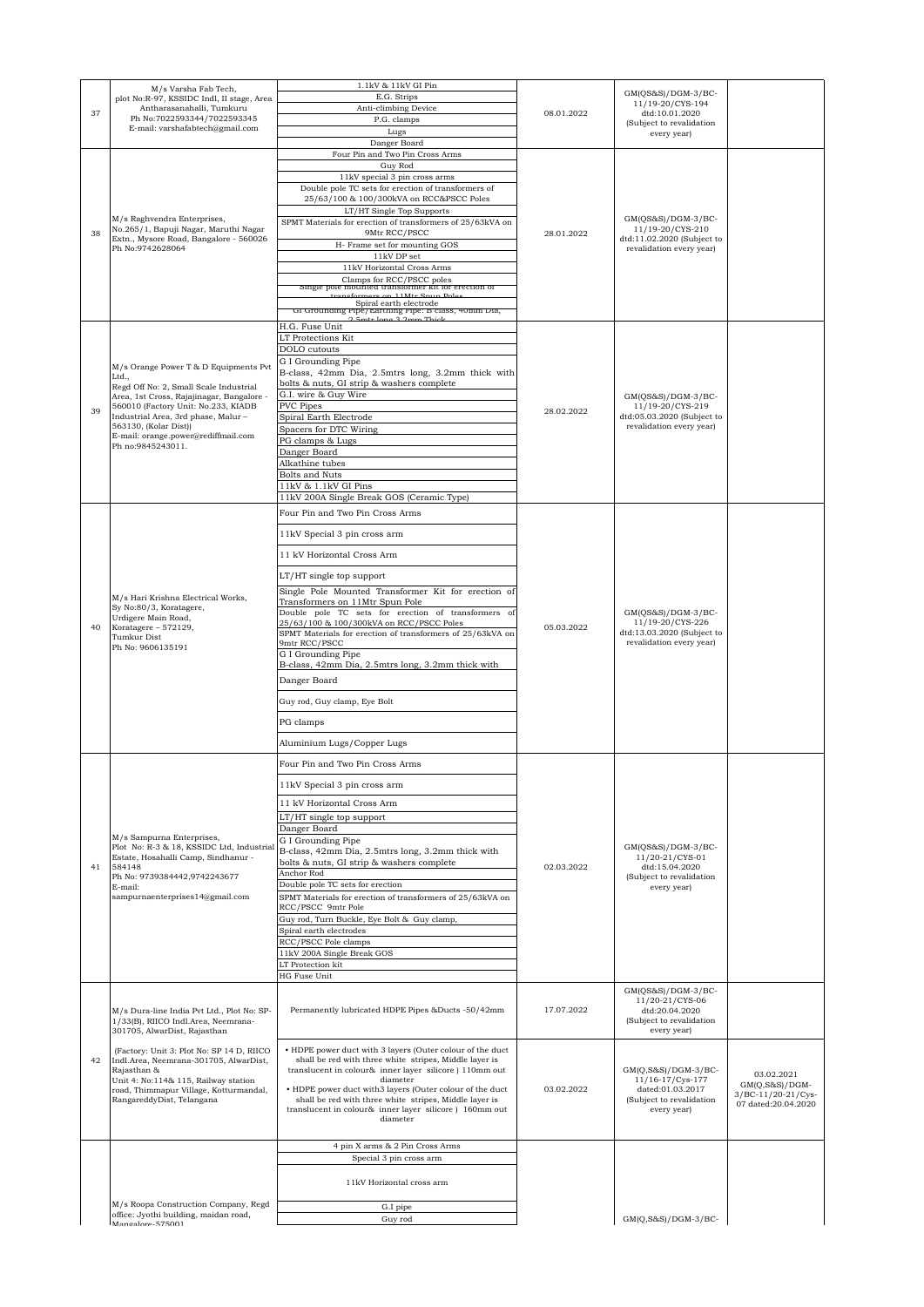| 43 | wangalure-or Juuri<br>(Factory unit: Kuthanoor village 83,                                                                                                               | H-frame set for mounting GOS                                                                    |            | 11/20-21/Cys-21                                                |  |
|----|--------------------------------------------------------------------------------------------------------------------------------------------------------------------------|-------------------------------------------------------------------------------------------------|------------|----------------------------------------------------------------|--|
|    | Callicut road, kuthanoor village,<br>Chamrajnagar-571313)                                                                                                                | 11kV DP set                                                                                     | 20.04.2022 | dated:27.05.2020<br>(Subject to revalidation                   |  |
|    | Ph No:0824-2426976                                                                                                                                                       | Clamps for RCC/PSCC poles                                                                       |            | every year)                                                    |  |
|    |                                                                                                                                                                          | Spiral earth electrode                                                                          |            |                                                                |  |
|    |                                                                                                                                                                          | SPMT material for erection of transformers of 25/63 kVA on<br>9mtr RCC / PSCC poles             |            |                                                                |  |
|    |                                                                                                                                                                          | Double pole TC set for erection of transformers of                                              |            |                                                                |  |
|    |                                                                                                                                                                          | 25/63/100kVA & 100/300kVA on 9mtr RCC/PSCC poles                                                |            |                                                                |  |
| 44 | M/s Ductrove Innovations Private Ltd.,<br>No:41, Karnataka Industrial Area<br>Development board, Industrial area<br>Chikkaballapur-562 101<br>Email id:info@ductrove.com | Permanently lubricated HDPE Pipes & Ducts -50/42mm,<br>40/33mm                                  | 29.05.2025 | $GM(Q, S&S)/DGM-3/BC-$<br>11/20-21/Cys-128<br>dated:22.09.2020 |  |
|    |                                                                                                                                                                          | Four Pin and Two Pin Cross Arms                                                                 |            |                                                                |  |
|    |                                                                                                                                                                          | 11kV Special 3 pin cross arm                                                                    |            |                                                                |  |
|    | M/s Sri Bhairaveshwara Industries,                                                                                                                                       | Guy rod<br>11 kV Horizontal Cross Arm                                                           |            |                                                                |  |
|    | Sy No.76, Plot No.49,<br>Sri Bhairaveshwara Industries,                                                                                                                  | LT/HT single top support                                                                        |            | $GM(Q, S&S)/DGM-3/BC-$<br>11/20-21/Cys-36                      |  |
| 45 | 2nd phase, Kasaba Hobli, Nosagere<br>Village, Malur, KIADB Industrial Area,                                                                                              | Clamps for RCC/PSCC poles<br>11kV DP set                                                        | 30.05.2022 | dated:02.062020<br>(Subject to revalidation                    |  |
|    | Kolar                                                                                                                                                                    | SPMT Materials for erection of transformers of                                                  |            | every year)                                                    |  |
|    | Ph No: 8892969394                                                                                                                                                        | 25/63kVA on 9mtr RCC/PSCC pole<br>Double pole TC sets for erection of transformers of           |            |                                                                |  |
|    |                                                                                                                                                                          | 25/63/100 & 100/300kVA on RCC/PSCC Poles                                                        |            |                                                                |  |
|    |                                                                                                                                                                          | Single Pole Mounted Transformer Kit for erection of<br>Transformers on 11Mtr Spun Pole          |            |                                                                |  |
|    |                                                                                                                                                                          | 11 kV Horizontal Cross Arm                                                                      |            |                                                                |  |
|    |                                                                                                                                                                          | Four Pin and Two Pin Cross Arms<br>11kV Special 3 pin cross arm                                 |            |                                                                |  |
|    |                                                                                                                                                                          | Guy rod                                                                                         |            |                                                                |  |
|    | M/s Divya Industries,                                                                                                                                                    | Clamps for RCC/PSCC poles<br>Spiral Earth Electrode                                             |            |                                                                |  |
|    | #71, Behind Maruthi wines, Narasimha<br>swamy layout,                                                                                                                    | LT/HT single top support                                                                        |            | $GM(Q, S&S)/DGM-3/BC-$<br>11/20-21/Cys-48                      |  |
| 46 | Laggere Ring road, Laggere,<br>Bangalore-560058                                                                                                                          | SPMT Materials for erection of transformers of<br>25/63kVA on 9mtr RCC/PSCC pole                | 29.05.2022 | dated:19.062020<br>(Subject to revalidation                    |  |
|    | Ph No: 9945707646                                                                                                                                                        | Double pole TC sets for erection of transformers of                                             |            | every year)                                                    |  |
|    |                                                                                                                                                                          | 25/63/100 & 100/300kVA on RCC/PSCC Poles<br>G I Grounding Pipe                                  |            |                                                                |  |
|    |                                                                                                                                                                          | B-class, 42mm Dia, 2.5mtrs long, 3.2mm thick with                                               |            |                                                                |  |
|    |                                                                                                                                                                          | bolts & nuts, GI strip & washers complete<br>11kV DP set                                        |            |                                                                |  |
|    |                                                                                                                                                                          | 11 kV Horizontal Cross Arm                                                                      |            |                                                                |  |
|    |                                                                                                                                                                          | Four Pin and Two Pin Cross Arms                                                                 |            |                                                                |  |
|    |                                                                                                                                                                          | Clamps for RCC/PSCC poles<br>SPMT Materials for erection of transformers of                     |            |                                                                |  |
|    |                                                                                                                                                                          | 25/63kVA on 9mtr RCC/PSCC pole                                                                  |            |                                                                |  |
|    |                                                                                                                                                                          | Single Pole Mounted Transformer Kit for erection of<br>Transformers on 11Mtr Spun Pole          |            |                                                                |  |
|    | M/s Siri and Co.,                                                                                                                                                        | Double pole TC sets for erection of transformers of                                             |            | $GM(Q,S&S)/DGM-3/BC-$                                          |  |
| 47 | Plot No.82, Survey No: 24, Jai matha Rice<br>Industries, Antharasanahalli Industrial                                                                                     | 25/63/100 & 100/300kVA on RCC/PSCC Poles<br>LT/HT single top support                            |            | 11/20-21/Cys-60                                                |  |
|    | are, Tumkur-572106 Mob No:<br>9900050508, 9481367126                                                                                                                     | Guy Set                                                                                         | 17.07.2022 | dated:17.07.2020<br>(Subject to revalidation                   |  |
|    |                                                                                                                                                                          | H Frame set<br>Spiral Earth Electrode                                                           |            | every year)                                                    |  |
|    |                                                                                                                                                                          | G I Grounding Pipe                                                                              |            |                                                                |  |
|    |                                                                                                                                                                          | B-class, 42mm Dia, 2.5mtrs long, 3.2mm thick with<br>bolts & nuts, GI strip & washers complete  |            |                                                                |  |
|    |                                                                                                                                                                          | Earth Guard Stirrup                                                                             |            |                                                                |  |
|    |                                                                                                                                                                          | 11kV Danger Board<br>11kV DP set                                                                |            |                                                                |  |
|    |                                                                                                                                                                          | Fish plate                                                                                      |            |                                                                |  |
|    |                                                                                                                                                                          | SPMT Materials for erection of transformers of 25/63kVA on<br>9mtr RCC/PSCC pole                |            |                                                                |  |
|    |                                                                                                                                                                          | Double pole TC sets for erection of transformers of<br>25/63/100 & 100/300kVA on RCC/PSCC Poles |            |                                                                |  |
|    |                                                                                                                                                                          | 11 kV Horizontal Cross Arm                                                                      |            |                                                                |  |
|    |                                                                                                                                                                          | LT/HT single top support                                                                        |            |                                                                |  |
|    | M/s Shah Fab Tech,<br>Plot No:712/A, 4th cross, Karur Industrial                                                                                                         | Four Pin and Two Pin Cross Arms<br>11kV Special 3 pin cross arm                                 |            |                                                                |  |
|    | Area, Harihar Road, Davanagere -577004.<br>(Ph No:                                                                                                                       | Spiral Earth Electrode<br>Clamps for RCC/ PSCC poles                                            |            | $GM(Q, S&S)/DGM-3/BC-$<br>11/20-21/Cys-68                      |  |
| 48 | 8553918991, 9844444133)                                                                                                                                                  | 11kV DP set                                                                                     | 07.08.2022 | dated:11.08.2020<br>(Subject to revalidation                   |  |
|    | (E-mail:<br>shahfabtech2017@gmail.com)                                                                                                                                   | H frame set                                                                                     |            | every year)                                                    |  |
|    |                                                                                                                                                                          | G I Grounding Pipe<br>B-class, 42mm Dia, 2.5mtrs long, 3.2mm thick with bolts &                 |            |                                                                |  |
|    |                                                                                                                                                                          | nuts, GI strip & washers complete                                                               |            |                                                                |  |
|    |                                                                                                                                                                          | Fish plate<br>Earth Guard Stirrup                                                               |            |                                                                |  |
|    |                                                                                                                                                                          | Guy set (Insulator & GI Wire has to be purchased by                                             |            |                                                                |  |
|    |                                                                                                                                                                          | BESCOM approved vendors)<br>Bolts & Nuts                                                        |            |                                                                |  |
|    |                                                                                                                                                                          | 11 kV Horizontal Cross Arm                                                                      |            |                                                                |  |
|    |                                                                                                                                                                          | Four Pin and Two Pin Cross Arms<br>11kV Special 3 pin cross arm                                 |            |                                                                |  |
|    |                                                                                                                                                                          | Guy rod, Guy clamp, Eye Bolt, Turn Buckle                                                       |            |                                                                |  |
|    |                                                                                                                                                                          | Clamps for RCC/PSCC poles<br>Spiral Earth Electrode                                             |            |                                                                |  |
|    | M/s SSK Engineering & Fabrication                                                                                                                                        | LT/HT single top support                                                                        |            |                                                                |  |
|    | Works.                                                                                                                                                                   | SPMT Materials for erection of transformers of 25/63kVA on<br>9mtr RCC/PSCC pole                |            | $GM(Q, S&S)/DGM-3/BC-$<br>11/20-21/Cys-72                      |  |
| 49 | Survey No: 6/5, Rattihalli - Byadagi Road,<br>Makari, Hirekerur(Tq.), Haveri(Dist).                                                                                      | Double pole TC sets for erection of transformers of                                             | 29.05.2022 | dated:12.08.2020<br>(Subject to revalidation                   |  |
|    | Ph No: 9902750376/9900350068                                                                                                                                             | 25/63/100 & 100/300kVA on RCC/PSCC Poles<br>11kV & 1.1kV GI Pins                                |            | every year)                                                    |  |
|    |                                                                                                                                                                          | G I Grounding Pipe                                                                              |            |                                                                |  |
|    |                                                                                                                                                                          | B-class, 42mm Dia, 2.5mtrs long, 3.2mm thick with bolts &<br>nuts, GI strip & washers complete  |            |                                                                |  |
|    |                                                                                                                                                                          | Fish plate                                                                                      |            |                                                                |  |
|    |                                                                                                                                                                          | Earth Guard Stirrup                                                                             |            |                                                                |  |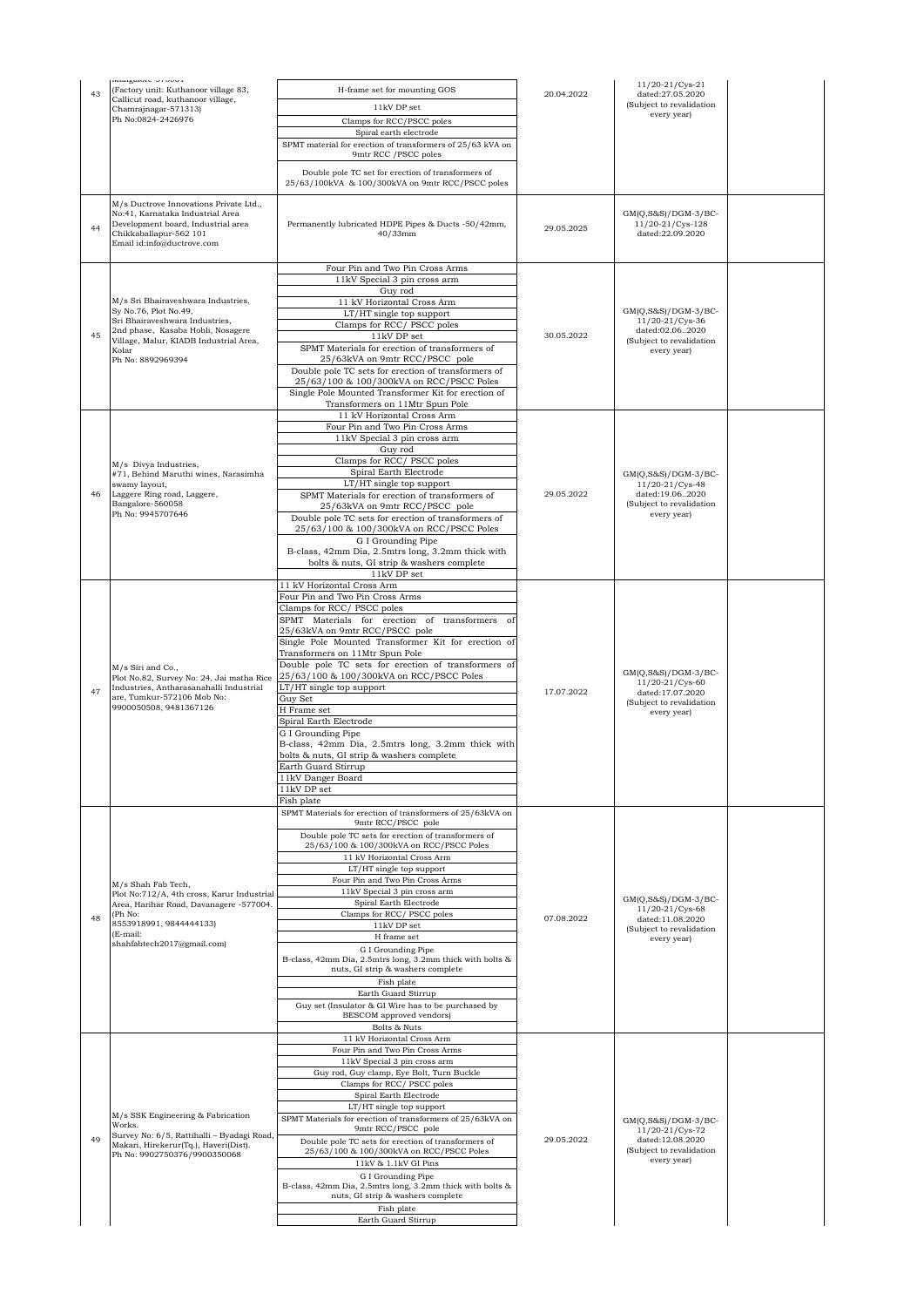|    |                                                                                     | 11kV DP set                                                                                         |            |                                            |  |
|----|-------------------------------------------------------------------------------------|-----------------------------------------------------------------------------------------------------|------------|--------------------------------------------|--|
|    |                                                                                     | PG clamps<br>11kV Special three pin cross arm                                                       |            |                                            |  |
|    |                                                                                     | Four and Two pin cross arms                                                                         |            |                                            |  |
|    |                                                                                     | 11kV Horizontal cross arm                                                                           |            |                                            |  |
|    |                                                                                     | LT & HT single top support                                                                          |            |                                            |  |
|    |                                                                                     | Guy set (Insulator & GI wire has to be purchased by<br><b>BESCOM</b> approved Vendors               |            |                                            |  |
|    |                                                                                     | Spiral Earth Electrode                                                                              |            |                                            |  |
|    | M/s Kronax Engineering & Pressure                                                   | G I Grouding Pipe                                                                                   |            |                                            |  |
|    | Vessels LLP, No.823/1A, 823/1B, Near                                                | B-class, 42mm Dia, 2.5mtrs long, 3.2mm thick                                                        |            | GM(QS&S)/DGM-3/BC-                         |  |
| 50 | Kodikonda checkpost, kodur Village,<br>Chillamathur, Anantapur District, Andhra     | Spacer for DTC wiring<br>Danger Board                                                               | 17.08.2022 | 11/20-21/CYS-93                            |  |
|    | Pradesh(AP)                                                                         | Earth Guard Stirrup                                                                                 |            | dtd:18.08.2020<br>(Subject to revalidation |  |
|    | Contact No: +91 9980568975<br>Email: info@kronax.in                                 | $11\mathrm{kV}$ DP set                                                                              |            | every year)                                |  |
|    |                                                                                     | Single Pole Mounted Transformer Kit for erection of<br>Transformers on 11Mtr Spun Poles             |            |                                            |  |
|    |                                                                                     | Double Pole TC sets for erection of transformers of                                                 |            |                                            |  |
|    |                                                                                     | 25/63/100kVA & 100/300kVA on RCC/PSCC 9Mtr pole                                                     |            |                                            |  |
|    |                                                                                     | SPMT Materials for erection of transformer on 25/63kVA on<br>9mtr RCC/PSCC pole                     |            |                                            |  |
|    |                                                                                     |                                                                                                     |            |                                            |  |
|    |                                                                                     | H Frame for mounting GOS                                                                            |            |                                            |  |
|    |                                                                                     | RCC/PSCC pole clamps<br>SPMT Materials for erection of transformers of                              |            |                                            |  |
|    |                                                                                     | 25/63kVA on 9mtr RCC/PSCC pole                                                                      |            |                                            |  |
|    |                                                                                     | Double pole TC sets for erection of transformers of                                                 |            |                                            |  |
|    |                                                                                     | 25/63/100 & 100/300kVA on RCC/PSCC Poles                                                            |            |                                            |  |
|    |                                                                                     | 11 kV Horizontal Cross Arm<br>LT/HT single top support                                              |            |                                            |  |
|    |                                                                                     | Four Pin and Two Pin Cross Arms                                                                     |            |                                            |  |
|    |                                                                                     | Clamps for RCC/PSCC poles                                                                           |            |                                            |  |
|    |                                                                                     | 11kV DP set                                                                                         |            |                                            |  |
|    |                                                                                     | PG clamps & Lugs                                                                                    |            |                                            |  |
|    | M/s SGP Industries, Madapatna, Near                                                 | G I Grounding Pipe                                                                                  |            | GM(QS&S)/DGM-3/BC-                         |  |
|    | Vinayaka Engg Works, Harragadde post.                                               | B-class, 42mm Dia, 2.5mtrs long, 3.2mm thick with<br>bolts & nuts, GI Pipe/strip & washers complete | 20.08.2022 | 11/20-21/CYS-95<br>dtd:24.08.2020          |  |
| 51 | Jigani Hobli, Anekal Taluk, Bangalore -<br>560105 (E-mail: sgp_indl@rediffmail.com) | H Frame set                                                                                         |            | (Subject to revalidation                   |  |
|    | (PH. No: 9591075579, 8050777535,                                                    | Fish plate                                                                                          |            | every year)                                |  |
|    | 8951892319).                                                                        | Earth Guard Stirrup                                                                                 |            |                                            |  |
|    |                                                                                     | 11kV Danger Board                                                                                   |            |                                            |  |
|    |                                                                                     | Alkathine tubes                                                                                     |            |                                            |  |
|    |                                                                                     | Anticlimbing Device                                                                                 |            |                                            |  |
|    |                                                                                     |                                                                                                     |            |                                            |  |
|    |                                                                                     | Guy set (Insulator & GI Wire has to be purchased by<br>BESCOM approved vendors)                     |            |                                            |  |
|    |                                                                                     | Single Pole Mounted Transformer Kit for erection of                                                 |            |                                            |  |
|    |                                                                                     | Transformers on 11Mtr Spun Pole                                                                     |            |                                            |  |
|    |                                                                                     | 11kV, HG Fuse Unit                                                                                  | 30.12.2022 | GM(QS&S)/DGM-3/BC-<br>11/20-21/CYS-209     |  |
|    |                                                                                     | 11kV, 200A Single Break GOS<br>11kV, 400A Double Break GOS                                          |            | dtd:01.01.2021                             |  |
|    |                                                                                     | 11kV Horizontal cross arm                                                                           |            |                                            |  |
|    |                                                                                     | $LT/HT$ single top support                                                                          |            |                                            |  |
|    |                                                                                     | Four Pin and Two Pin Cross Arms<br>Clamps for RCC/PSCC poles                                        |            |                                            |  |
|    |                                                                                     |                                                                                                     |            |                                            |  |
|    |                                                                                     | G I Grounding Pipe<br>B-class, 42mm Dia, 2.5mtrs long, 3.2mm thick with                             |            |                                            |  |
|    | M/s RGV Enterprises,<br>No:2, 3, Sri Lakshmi Venkataramana                          | bolts & nuts, GI Pipe/strip & washers complete                                                      |            |                                            |  |
|    | Layout,                                                                             | 11kV DP set                                                                                         |            | GM(QS&S)/DGM-3/BC-<br>11/20-21/CYS-108     |  |
| 52 | Behind Basavanahalli Railway station,<br>Nelamangala-562123, Bangalore.             | Guy Rod                                                                                             | 04.09.2022 | dtd:05.09.2020                             |  |
|    | Phone No: 9591442150, 9449563179,                                                   | 11kV Special three pin cross arm                                                                    |            | (Subject to revalidation<br>every year)    |  |
|    | 9945293959                                                                          | Single Pole Mounted Transformer Kit for erection of<br>Transformers on 11Mtr Spun Pole              |            |                                            |  |
|    |                                                                                     | Double Pole TC sets for erection of transformers of                                                 |            |                                            |  |
|    |                                                                                     | 25/63/100kVA & 100/300kVA on RCC/PSCC 9Mtr pole                                                     |            |                                            |  |
|    |                                                                                     | SPMT Materials for erection of transformer on 25/63kVA on<br>9mtr RCC/PSCC pole                     |            |                                            |  |
|    |                                                                                     | PG clamps                                                                                           |            |                                            |  |
|    |                                                                                     | Spiral Earth Electrode                                                                              |            |                                            |  |
| 53 | M/s Malu Wires,<br>Sy No. 247, Village Kadnur Hobli                                 | 8 SWG GI Wire                                                                                       | 04.09.2022 | wiliyowo)\ nawi-o\ pr<br>11/20-21/CYS-104  |  |
|    |                                                                                     | 7/10 Guy Wire<br>Guy rod, Guy clamp, Eye Bolt, Turn buckle                                          |            | dtd:05.09.2020                             |  |
|    |                                                                                     | Four Pin and Two Pin Cross Arms                                                                     |            |                                            |  |
|    |                                                                                     | 11kV Special three pin cross arm                                                                    |            |                                            |  |
|    |                                                                                     | 1.1kV & 11kV GI pin                                                                                 |            |                                            |  |
|    |                                                                                     | G I Grounding Pipe                                                                                  |            | GM(QS&S)/DGM-3/BC-                         |  |
|    |                                                                                     | B-class, 42mm Dia, 2.5mtrs long, 3.2mm thick with<br>bolts & nuts, GI Pipe/strip & washers complete | 05.09.2022 | 11/20-21/CYS-113<br>dtd:07.09.2020         |  |
|    |                                                                                     |                                                                                                     |            | (Subject to revalidation                   |  |
|    |                                                                                     | Earth Guard stirrup<br>Spiral Earth Electrode                                                       |            | every year)                                |  |
|    |                                                                                     | LT & HT single top support                                                                          |            |                                            |  |
|    |                                                                                     | Clamps for RCC/PSCC poles                                                                           |            |                                            |  |
|    | M/s Asian Fab Tec Limited,<br>Plot No.15, II phase, Peenya Industrial               | 11kV Horizontal cross arm<br>Spacer for DTC wiring                                                  |            |                                            |  |
|    | Area,                                                                               | SPMT Materials for erection of<br>transformer on                                                    |            |                                            |  |
| 54 | Bangalore - 58<br>Ph No. 9945239701,                                                | 25/63kVA on 9mtr RCC/PSCC pole                                                                      |            |                                            |  |
|    | 23720304, 23724704                                                                  | Double Pole TC sets for erection of transformers of                                                 |            |                                            |  |
|    | E-mail: asianfabtec@gmail.com                                                       | 25/63/100kVA & 100/300kVA on RCC/PSCC 9Mtr<br>pole                                                  |            |                                            |  |
|    |                                                                                     | H - frame set for fixing GOS for DP structure                                                       |            |                                            |  |
|    |                                                                                     | 11kV DP set                                                                                         |            | $GM(QS&S)/DGM-3/BC-$                       |  |
|    |                                                                                     | 3 GOS and 1 GOS Frame set for Spun pole with &<br>without transformers seating                      | 01.12.2021 | 11/20-21/CYS-180                           |  |
|    |                                                                                     | Prefabricated Platform for erection of 250kVA                                                       |            | dtd:02.12.2020                             |  |
|    |                                                                                     | Transformer on 11 mtr Spun Pole structure                                                           |            |                                            |  |
|    |                                                                                     | Aluminium Lugs/Copper Lugs                                                                          |            |                                            |  |
|    |                                                                                     | G.I.Flat                                                                                            |            |                                            |  |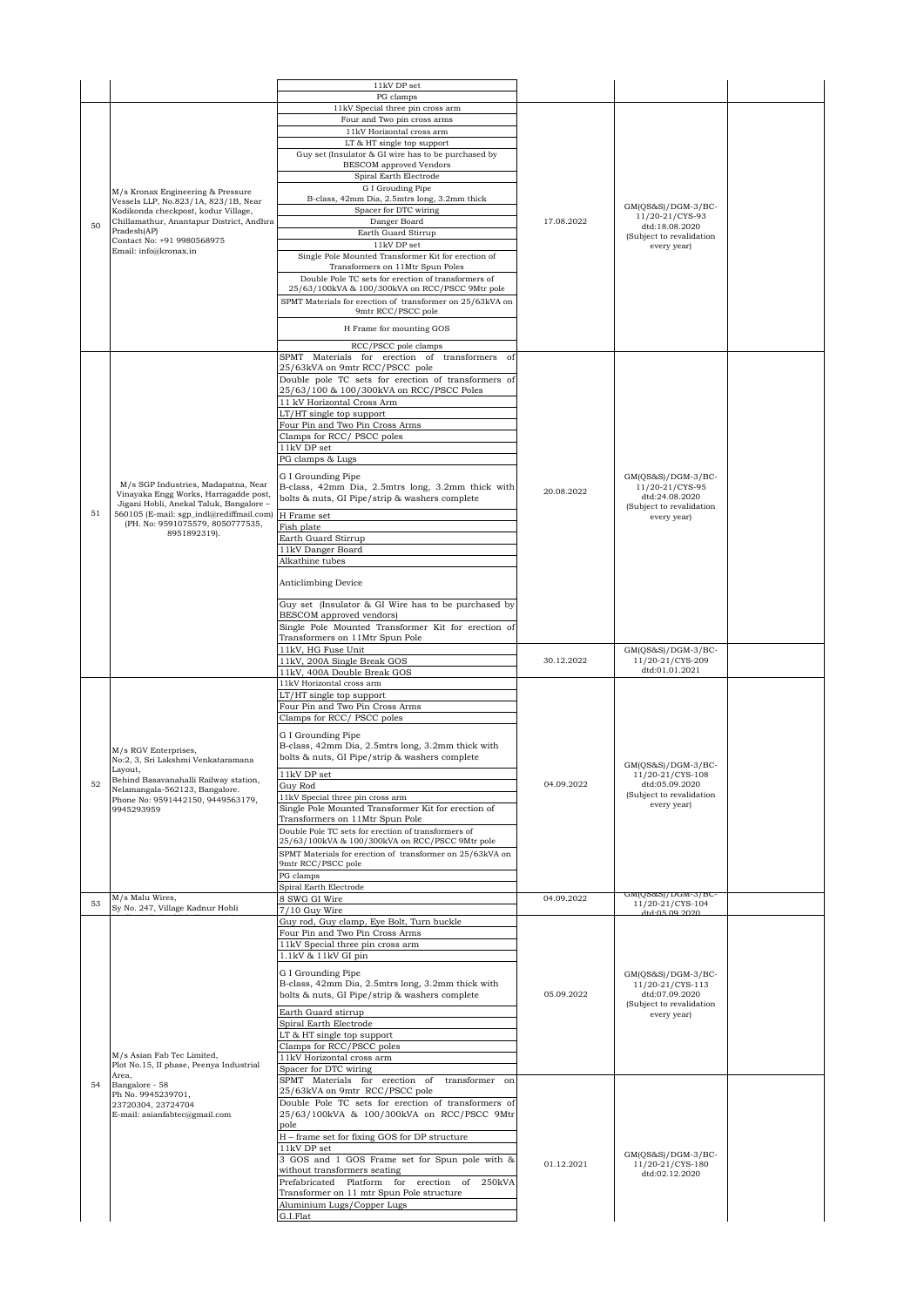|    |                                                                                                                                                                                                                               | G.I.Pipe B-class as per IS-1239<br>Danger Board                                                                                                                                                                                                                                                                                                                                                                                                                                                                                                                                                                                                                                                                                                                                                                                                                                                              |            |                                                                                                      |                                                                                      |
|----|-------------------------------------------------------------------------------------------------------------------------------------------------------------------------------------------------------------------------------|--------------------------------------------------------------------------------------------------------------------------------------------------------------------------------------------------------------------------------------------------------------------------------------------------------------------------------------------------------------------------------------------------------------------------------------------------------------------------------------------------------------------------------------------------------------------------------------------------------------------------------------------------------------------------------------------------------------------------------------------------------------------------------------------------------------------------------------------------------------------------------------------------------------|------------|------------------------------------------------------------------------------------------------------|--------------------------------------------------------------------------------------|
|    |                                                                                                                                                                                                                               | PG clamps                                                                                                                                                                                                                                                                                                                                                                                                                                                                                                                                                                                                                                                                                                                                                                                                                                                                                                    |            |                                                                                                      |                                                                                      |
| 55 | M/s Sahara Industries,<br>945,946,947,948/3,5,6, Ground Floor,<br>Opp Vani College, Hiriyur, Chitradurga,<br>Karnataka                                                                                                        | 11kV Horizontal cross arm<br>Four and Two pin cross arms<br>11kV Special three pin cross arm<br>Clamps for RCC/PSCC poles<br>Double Pole TC sets for erection of transformers of<br>25/63/100kVA & 100/300kVA on RCC/PSCC 9Mtr<br>pole<br>SPMT Materials for erection of transformer on<br>25/63kVA on 9mtr RCC/PSCC pole<br>Single Pole Mounted Transformer Kit for erection of<br>Transformers on 11Mtr Spun Poles<br>LT & HT single top support                                                                                                                                                                                                                                                                                                                                                                                                                                                           | 05.09.2022 | GM(QS&S)/DGM-3/BC-<br>11/20-21/CYS-114<br>dtd:07.09.2020<br>(Subject to revalidation                 |                                                                                      |
|    | Ph No: 9845383726                                                                                                                                                                                                             | Guy Rod<br>H Frame set<br>Fish plate<br>Earth Guard Stirrup<br>Spiral Earth Electrode<br>G I Grounding Pipe<br>B-class, 42mm Dia, 2.5mtrs long, 3.2mm thick with<br>bolts & nuts, GI strip & washers complete<br>11kV Danger Board<br>11kV DP set                                                                                                                                                                                                                                                                                                                                                                                                                                                                                                                                                                                                                                                            |            | every year)                                                                                          |                                                                                      |
| 56 | M/s Srinivasa Concrete Products, Jagalus<br>Road, Alur Village, Davangere.<br>(Ph No: 9448213045, 8553502125)<br>(E-mail:<br>SriSrinivasaelectricals16@gmail.com)                                                             | Four Pin and Two Pin Cross Arms<br>LT/HT single top support<br>Clamps for RCC/ PSCC poles<br>11 kV Horizontal Cross Arm<br>11kV Special three pin cross arm<br>SPMT Materials for erection of transformers of 25/63kVA on<br>9mtr RCC/PSCC pole<br>Double pole TC sets for erection of transformers of<br>25/63/100 & 100/300kVA on RCC/PSCC Poles<br>Single Pole Mounted Transformer Kit for erection of<br>Transformers on 11Mtr Spun Pole<br>G I Grounding Pipe<br>B-class, 42mm Dia, 2.5mtrs long, 3.2mm thick with bolts &<br>nuts, GI strip & washers complete<br>Guy Rod<br>Earth Guard Stirrup<br>Spiral Earth Electrode<br>Guy set (Insulator & GI Wire has to be purchased by<br>BESCOM approved vendors)<br>H - frame set for mounting GOS frame<br>11kV DP set                                                                                                                                   | 05.09.2022 | GM(QS&S)/DGM-3/BC-<br>11/20-21/CYS-119<br>dtd:10.09.2020<br>(Subject to revalidation<br>every year)  |                                                                                      |
| 57 | Sri Ganapathi Industries,<br>Sri Ganapathi, No:42, Venkata Reddy<br>Layout, Doddakallasandra (Behind<br>Syndicate Bank), Kanakapura Main Road,<br>Bangalore - 560062<br>Ph No: 080-65679858/59<br>E-mail: sgindfour@gmail.com | Double Pole TC sets for erection of transformers of<br>25/63/100kVA & 100/300kVA on RCC/PSCC 9Mtr<br>pole<br>G I Grounding Pipe<br>B-class, 42mm Dia, 2.5mtrs long, 3.2mm thick with<br>bolts & nuts, GI strip & washers complete<br>11kV DP set<br>SPMT Materials for erection of transformer on<br>25/63kVA on 9mtr RCC/PSCC pole<br>Single Pole Mounted Transformer Kit for erection of<br>Transformers on 11Mtr Spun Poles<br>Clamps for RCC/ PSCC poles<br>11kV Horizontal cross arm<br>LT & HT single top support<br>Four and Two pin cross arms<br>11kV Special three pin cross arm<br>Fish Plate<br>Guy Rod<br>Spiral Earth Electrode<br>H Frame for mounting GOS<br>11kV 200A Single Break GOS                                                                                                                                                                                                      | 05.09.2022 | GM(QS&S)/DGM-3/BC-<br>11/20-21/CYS-123<br>dtd:15.09.2020<br>(Subject to revalidation<br>every year)  |                                                                                      |
| 58 | M/s Mangalam Pipes Pvt Ltd., Plot No:241<br>C, 1st stage, Sompura Industrial Area,<br>Nidavanda Village, Hobli - Sompura,<br>Nelamangala Taluk, Banglaore                                                                     | High Density Polyethylene (HDPE)<br>Pipes: PE 80 PN 6 DN 63 to 160mm                                                                                                                                                                                                                                                                                                                                                                                                                                                                                                                                                                                                                                                                                                                                                                                                                                         | 16.05.2021 | $GM(QS&S)/DGM-3/BC-$<br>11/18-19/CYS-87<br>dtd:03.08.2018<br>(Subject to revalidation                | 16.05.2021<br>GM(QS&S)/DGM-3/BC-<br>11/20-21/CYS-133<br>dtd:30.09.2020<br>25.09.2021 |
|    | (Email - mangalampipes@gmail.com)                                                                                                                                                                                             | High Density Polyethylene (HDPE)<br>Pipes: PE 80 PN 6 DN 180 to 250mm                                                                                                                                                                                                                                                                                                                                                                                                                                                                                                                                                                                                                                                                                                                                                                                                                                        | 31.01.2023 | every year)                                                                                          | $GM(OS&S)/DGM-3/BC-$<br>11/20-21/CYS-133<br>dtd:30.09.2020                           |
| 59 | M/s Gautamesh Industries, 8B, 3rd<br>Cross, Magadi Main Raod, Manjunatha<br>Industrial Area, Mahadeshwaranagar,<br>Bangalore-560 091 (Ph No: 080-<br>23486963)                                                                | Single Pole Mounted Transformer Kit for erection of<br>Transformers on 11Mtr Spun Pole<br>SPMT Materials for erection of transformers of 25/63kVA on<br>9mtr RCC/PSCC pole<br>Double pole TC sets for erection of transformers of<br>25/63/100 & 100/300kVA on RCC/PSCC Poles<br>11kV DP set<br>11 kV Horizontal Cross Arm<br>4 Pin and 2 Pin Cross Arms<br>11 kV Horizontal Cross Arm<br>Clamps for RCC/ PSCC poles<br>Spiral Earth Electrode<br>LT/HT single top support<br>11kV Special 3 pin cross arm<br>Earth Guard Stirrup<br>G I Grounding Pipe<br>B-class, 42mm Dia, 2.5mtrs long, 3.2mm thick with bolts &<br>nuts, GI strip & washers complete<br>Guy set (Insulator & GI Wire has to be purchased by<br>BESCOM approved vendors)<br>Strain Clamps for 70/90 kN Disc Insulator<br>PG clamps<br>11kV 200A Single Break GOS<br>11kV 400A Double Break GOS<br>11kV HG Fuse Unit<br>11kV Danger Board | 13.10.2022 | GM(QS&S)/DGM-3/BC-<br>11/20-21/CYS-136 dtd:<br>13.10.2020<br>(Subject to revalidation<br>every year) |                                                                                      |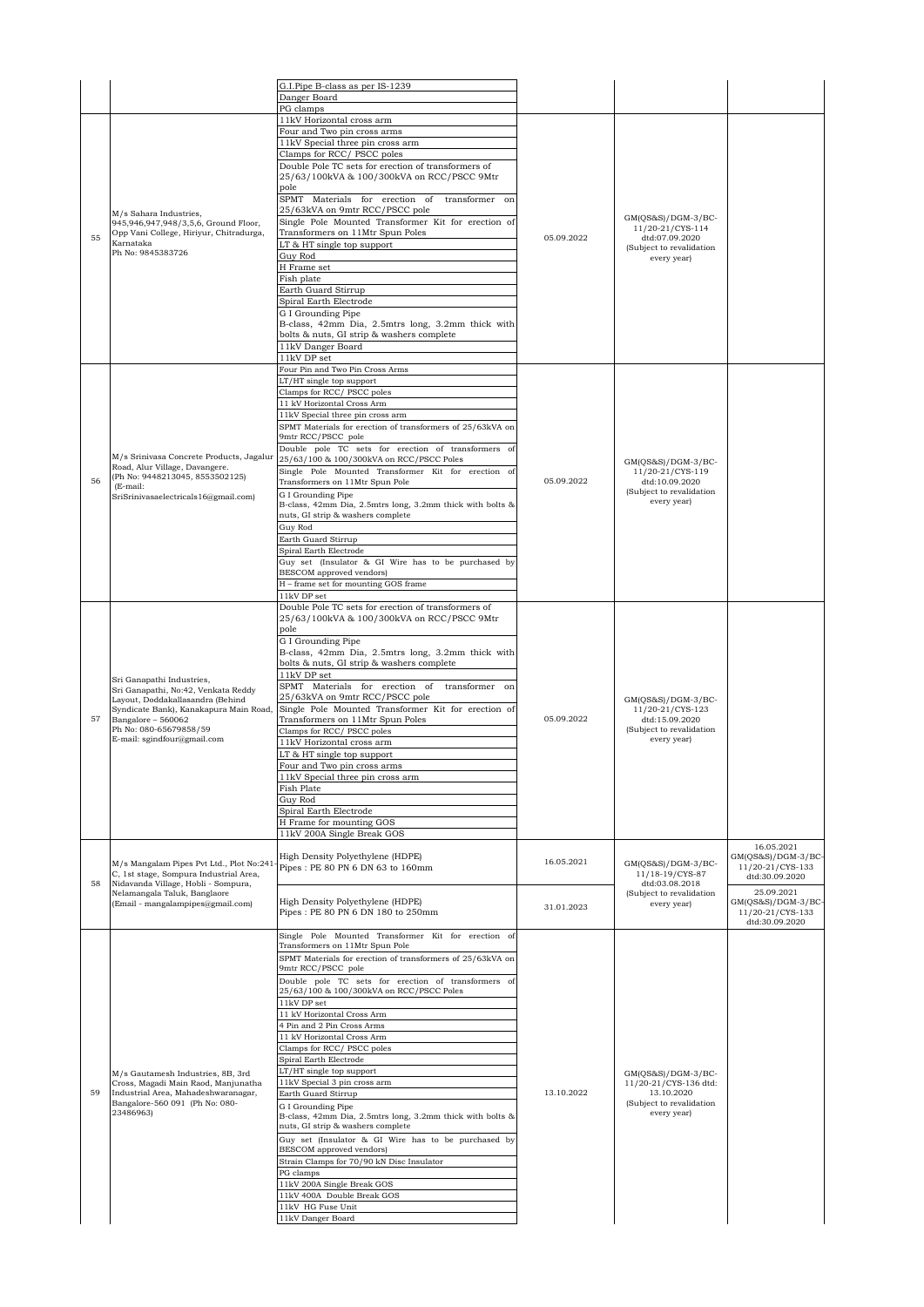|    |                                                                            | Fish plate                                                                                                   |            |                                            |  |
|----|----------------------------------------------------------------------------|--------------------------------------------------------------------------------------------------------------|------------|--------------------------------------------|--|
|    |                                                                            | Spacers for DTC Wiring<br>Copper Lugs                                                                        |            |                                            |  |
|    |                                                                            | Earth Guard Stirrup                                                                                          |            |                                            |  |
|    |                                                                            | G I Grounding Pipe                                                                                           |            |                                            |  |
|    |                                                                            | B-class, 42mm Dia, 2.5mtrs long, 3.2mm thick with<br>bolts & nuts, GI strip & washers complete               |            |                                            |  |
|    |                                                                            | Single Pole Mounted Transformer Kit for erection of                                                          |            |                                            |  |
|    |                                                                            | Transformers on 11Mtr Spun Pole                                                                              |            |                                            |  |
|    |                                                                            | 11kV DP set                                                                                                  |            |                                            |  |
|    | M/s R. G. Enterprises, No:146, 8th Main                                    | Four Pin and Two Pin Cross Arms<br>Clamps for RCC/PSCC poles                                                 |            | $GM(QS&S)/DGM-3/BC-$                       |  |
| 60 | Road, Krishnaiah Layout, Bangalore -<br>560061                             | SPMT Materials for erection of transformers of                                                               | 12.10.2022 | 11/20-21/CYS-137                           |  |
|    | (PH No: 9980387058)                                                        | 25/63kVA on 9mtr RCC/PSCC pole                                                                               |            | dtd:14.10.2020<br>(Subject to revalidation |  |
|    |                                                                            | Double pole TC sets for erection of transformers of<br>25/63/100 & 100/300kVA on RCC/PSCC Poles              |            | every year)                                |  |
|    |                                                                            | 11 kV Horizontal Cross Arm                                                                                   |            |                                            |  |
|    |                                                                            | LT/HT single top support                                                                                     |            |                                            |  |
|    |                                                                            | 11kV Special 3 pin cross arm<br>PG clamps                                                                    |            |                                            |  |
|    |                                                                            | 11kV & 1.1kV GI Pins                                                                                         |            |                                            |  |
|    |                                                                            | Spiral Earth Electrode                                                                                       |            |                                            |  |
|    |                                                                            | Bolts & Nuts<br>11 kV Horizontal Cross Arm                                                                   |            |                                            |  |
|    |                                                                            | LT/HT single top support                                                                                     |            |                                            |  |
|    |                                                                            | Four Pin and Two Pin Cross Arms                                                                              |            |                                            |  |
|    |                                                                            | Clamps for PSCC poles<br>11kV Special 3 pin cross arm                                                        |            |                                            |  |
|    |                                                                            | 11kV DP set                                                                                                  |            |                                            |  |
|    |                                                                            | H-Frame set for mounting GOS                                                                                 |            |                                            |  |
|    | M/s Electro Control Equipments,<br>#5Y, 16th Main Road, Yeddlurdinne, 3rd  | Guy rod, Guy clamp, Eye Bolt, Turn Buckle                                                                    |            | $GM(QS&S)/DGM-3/BC-$<br>11/20-21/CYS-147   |  |
| 61 | block, Rajajinagar, Bangalore - 560010.                                    | SPMT Materials for erection of transformers of<br>25/63kVA on 9mtr PSCC pole                                 | 28.10.2022 | dtd:28.10.2020                             |  |
|    | Ph No:9845872345                                                           | Double pole TC sets for erection of transformers of                                                          |            | (Subject to revalidation<br>every year)    |  |
|    |                                                                            | 25/63/100 & 100/300kVA on PSCC Poles                                                                         |            |                                            |  |
|    |                                                                            | G I Grounding Pipe<br>B-class, 42mm Dia, 2.5mtrs long, 3.2mm thick with                                      |            |                                            |  |
|    |                                                                            | bolts & nuts, GI strip & washers complete                                                                    |            |                                            |  |
|    |                                                                            | Single Pole Mounted Transformer Kit for erection of                                                          |            |                                            |  |
|    |                                                                            | Transformers on 11Mtr Spun Pole<br>Spiral Earth Electrode                                                    |            |                                            |  |
|    |                                                                            | 11 kV Horizontal Cross Arm                                                                                   |            |                                            |  |
|    |                                                                            | LT/HT single top support                                                                                     |            |                                            |  |
|    |                                                                            | Four Pin and Two Pin Cross Arms                                                                              |            |                                            |  |
|    |                                                                            | Clamps for PSCC poles<br>11kV Special 3 pin cross arm                                                        |            |                                            |  |
|    | M/s Sai Shankara Enterprises,                                              | $11\mathrm{kV}$ DP set                                                                                       |            |                                            |  |
|    |                                                                            | H-Frame set                                                                                                  |            | $GM(QS&S)/DGM-3/BC-$                       |  |
|    | #432/1, Behind Govt Primary School,                                        | Guy rod, Guy clamp, Eye Bolt, Turn Buckle<br>SPMT Materials for erection of transformers of                  |            | 11/20-21/CYS-148                           |  |
| 62 | Peenya 1st stage, Bangalore-560 058.<br>Ph No:9448736230, 9886799605       | 25/63kVA on 9mtr PSCC 300kg WL pole                                                                          | 28.10.2022 | dtd:28.10.2020<br>(Subject to revalidation |  |
|    |                                                                            | Double pole TC sets for erection of transformers of                                                          |            | every year)                                |  |
|    |                                                                            | 25/63/100 & 100/300kVA on PSCC 300kg WL Pole                                                                 |            |                                            |  |
|    |                                                                            | G I Grounding Pipe                                                                                           |            |                                            |  |
|    |                                                                            | B-class, 42mm Dia, 2.5mtrs long, 3.2mm thick with                                                            |            |                                            |  |
|    |                                                                            | bolts & nuts, GI strip & washers complete                                                                    |            |                                            |  |
|    |                                                                            | Single Pole Mounted Transformer Kit for erection of<br>Transformers on 11Mtr Spun Pole                       |            |                                            |  |
|    |                                                                            | 11kV Special three pin cross arm                                                                             |            |                                            |  |
|    |                                                                            | 11kV Horizontal cross arm                                                                                    |            |                                            |  |
|    |                                                                            | Guy set (Insulator & GI wire has to be purchased by<br><b>BESCOM</b> approved Vendors                        |            |                                            |  |
|    |                                                                            | Earth Guard Stirrup                                                                                          |            |                                            |  |
|    |                                                                            | Spiral Earth Electrode                                                                                       |            |                                            |  |
|    |                                                                            | G I Grounding Pipe<br>B-class, 42mm Dia, 2.5mtrs long, 3.2mm thick with bolts &                              |            |                                            |  |
|    |                                                                            | nuts, GI strip & washers complete                                                                            |            |                                            |  |
|    |                                                                            | Clamps for PSCC/RCC poles                                                                                    |            |                                            |  |
|    | M/s Aerial Power Transmission,<br>Plot No:45P, KIADB, Hirehalli Indl.Area, | Four and Two pin cross arms<br>Danger Board                                                                  |            | $GM(QS&S)/DGM-3/BC-$                       |  |
| 63 | Tumkur-572168                                                              | LT & HT single top support                                                                                   | 04.11.2021 | 11/20-21/CYS-157<br>dtd:05.11.2020         |  |
|    | Email: aerialpowertransmission<br>@gmail.com                               | 11kV DP set                                                                                                  |            | (Subject to revalidation                   |  |
|    |                                                                            | H Frame for mounting GOS<br>Single Pole Mounted Transformer Kit for erection of                              |            | every year)                                |  |
|    |                                                                            | Transformers on 11Mtr Spun Poles                                                                             |            |                                            |  |
|    |                                                                            | Double Pole TC sets for erection of transformers of                                                          |            |                                            |  |
|    |                                                                            | 25/63/100kVA & 100/300kVA on RCC/PSCC 9Mtr pole<br>SPMT Materials for erection of transformer on 25/63kVA on |            |                                            |  |
|    |                                                                            | 9mtr RCC/PSCC pole                                                                                           |            |                                            |  |
|    |                                                                            | Fish plate                                                                                                   |            |                                            |  |
|    |                                                                            | Pole clamp for HT/LT AB cable                                                                                |            |                                            |  |
|    |                                                                            | <b>Anticlimbing Device</b><br>11kV Spun Pole Structure Materials with Single & 3 GOS                         |            |                                            |  |
|    |                                                                            | Systems                                                                                                      |            |                                            |  |
|    |                                                                            | 11kV Horizontal cross arm<br>2 Pin & 4 Pin cross Arm                                                         |            |                                            |  |
|    |                                                                            | Guy set (Insulator & GI wire has to be purchased by                                                          |            |                                            |  |
|    |                                                                            | <b>BESCOM</b> approved Vendors)                                                                              |            |                                            |  |
|    |                                                                            | 11kV Special 3 Pin Cross Arms,                                                                               |            |                                            |  |
|    |                                                                            | LT & HT single top support<br>11kV DP set                                                                    |            |                                            |  |
|    |                                                                            | RCC/ PSCC Poles Clamps                                                                                       |            |                                            |  |
|    | M/s S. R. Engineers.,                                                      | Double Pole TC sets for erection of transformers of                                                          |            |                                            |  |
|    | No: 114/16, P.P.                                                           | 25/63/100kVA & 100/300kVA on RCC/PSCC 9Mtr pole<br>SPMT Materials for erection of transformer of 25/63kVA on |            | $GM(QS&S)/DGM-3/BC-$                       |  |
| 64 | Indusrial Estate, Deepanjalinagar,<br>Mysore Road,                         | 9mtr RCC/PSCC pole                                                                                           | 10.11.2022 | 11/20-21/CYS-168<br>dtd:11.11.2020         |  |
|    | Bangalore -560 026.                                                        | Spiral Earth Electrode                                                                                       |            | (Subject to revalidation                   |  |
|    | Ph No:9845313532                                                           | PG clamps<br>Earth Guard Stirrup                                                                             |            | every year)                                |  |
|    |                                                                            | Anti Climbing Device                                                                                         |            |                                            |  |
|    |                                                                            |                                                                                                              |            |                                            |  |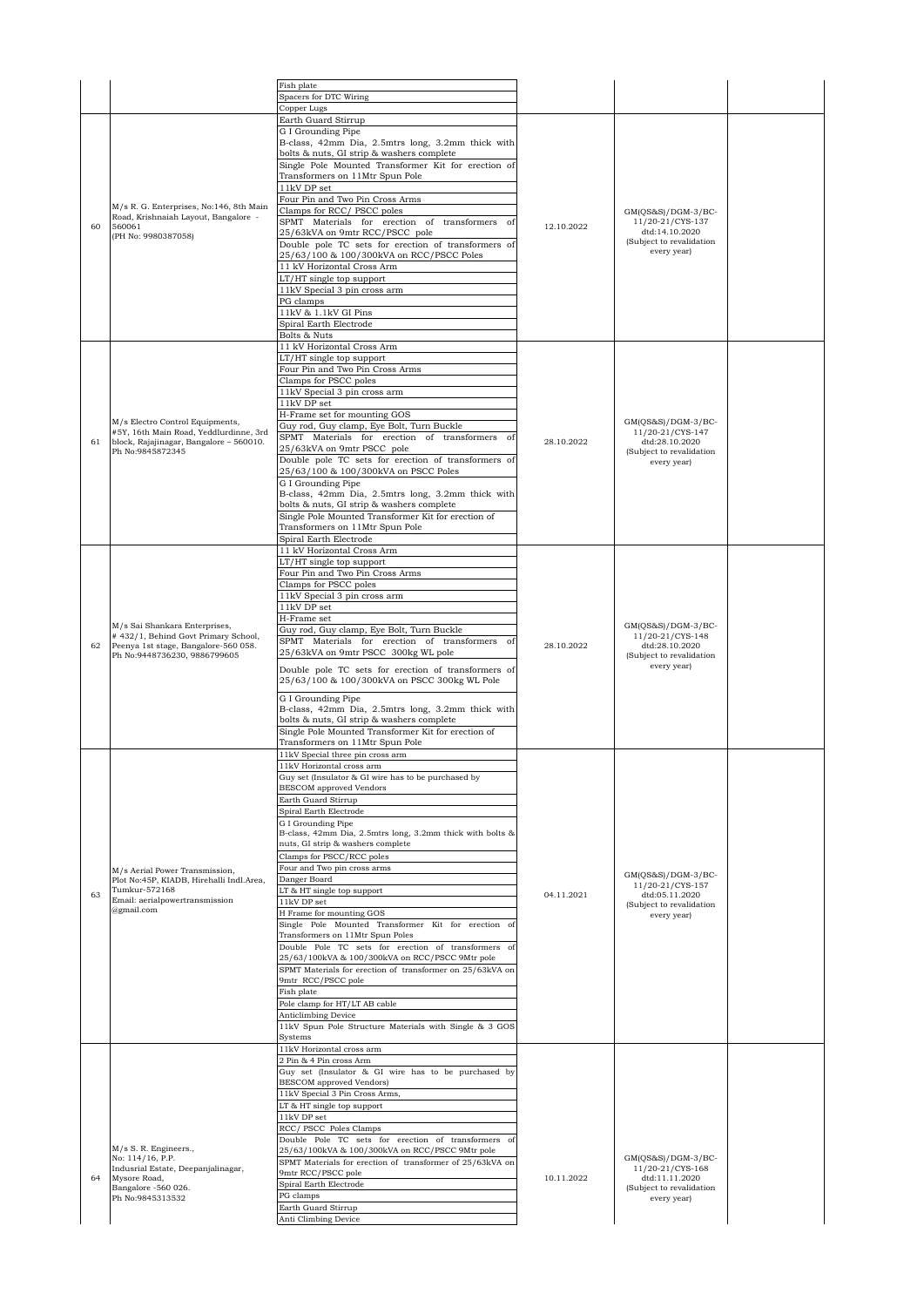|    |                                                                                                                                                                       | G I Grounding Pipe                                                                                     |            |                                                            |  |
|----|-----------------------------------------------------------------------------------------------------------------------------------------------------------------------|--------------------------------------------------------------------------------------------------------|------------|------------------------------------------------------------|--|
|    |                                                                                                                                                                       | B-class, 42mm Dia, 2.5mtrs long, 3.2mm thick with bolts &                                              |            |                                                            |  |
|    |                                                                                                                                                                       | nuts, GI strip & washers complete<br>H-frame set                                                       |            |                                                            |  |
|    |                                                                                                                                                                       | Spacers for DTC Wiring                                                                                 |            |                                                            |  |
|    |                                                                                                                                                                       | Alkathine Tubes (RYB)                                                                                  |            |                                                            |  |
|    |                                                                                                                                                                       | Danger Board                                                                                           |            |                                                            |  |
|    |                                                                                                                                                                       | Copper Lugs<br>11kV Horizontal cross arm                                                               |            |                                                            |  |
|    |                                                                                                                                                                       | LT & HT single top support                                                                             |            |                                                            |  |
|    |                                                                                                                                                                       | 2 Pin & 4 Pin cross Arm                                                                                |            |                                                            |  |
|    |                                                                                                                                                                       | 11kV Special 3 Pin Cross Arms<br>Single Pole Mounted Transformer Kit for erection of                   |            |                                                            |  |
|    |                                                                                                                                                                       | Transformers on 11Mtr Spun Poles                                                                       |            |                                                            |  |
|    |                                                                                                                                                                       | SPMT Materials for erection of<br>transformer on                                                       |            |                                                            |  |
|    |                                                                                                                                                                       | 25/63kVA on 9mtr RCC/PSCC pole                                                                         |            |                                                            |  |
|    |                                                                                                                                                                       | Guy set (Insulator & GI wire has to be purchased by<br><b>BESCOM</b> approved Vendors)                 |            |                                                            |  |
|    |                                                                                                                                                                       | G.I.Pipe B-class as per IS-1239                                                                        |            |                                                            |  |
|    | M/s Elite Engineering and Constructions,<br>Do.No.71/2, Honnur Post, NH-4,<br>Malleshettyhalli, Davangere<br>(Ph No: 9886059290)                                      | Alkathine Tubes                                                                                        |            | $GM(QS&S)/DGM-3/BC-$<br>11/20-21/CYS-181                   |  |
|    |                                                                                                                                                                       | 11kV DP set                                                                                            |            |                                                            |  |
|    |                                                                                                                                                                       | Copper Lugs<br>PG Clamps                                                                               |            |                                                            |  |
|    |                                                                                                                                                                       | Clamps for PSCC/RCC poles                                                                              | 05.12.2021 |                                                            |  |
| 65 |                                                                                                                                                                       | Eye Hook                                                                                               |            |                                                            |  |
|    | (E-mail: eliteinsulators@gmail.com)                                                                                                                                   | H- frame set for fixing GOS                                                                            |            | dtd:07.12.2020                                             |  |
|    |                                                                                                                                                                       | G I Grounding Pipe<br>B-class, 42mm Dia, 2.5mtrs long, 3.2mm thick with                                |            |                                                            |  |
|    |                                                                                                                                                                       | bolts & nuts, GI strip & washers complete                                                              |            |                                                            |  |
|    |                                                                                                                                                                       | Earthing Materials pipe type for grounding                                                             |            |                                                            |  |
|    |                                                                                                                                                                       | Danger Board<br>Fish Plate                                                                             |            |                                                            |  |
|    |                                                                                                                                                                       | Spiral Earth Electrode                                                                                 |            |                                                            |  |
|    |                                                                                                                                                                       | Universal Hook and Bolts & Nuts                                                                        |            |                                                            |  |
|    |                                                                                                                                                                       | Tee - Connectors - KZ3 95                                                                              |            |                                                            |  |
|    |                                                                                                                                                                       | Pre - Insulated Lugs - CPTAU for 95 Sqmm<br>End Cap for 50/70 Sqmm                                     |            |                                                            |  |
|    |                                                                                                                                                                       | Double Pole TC sets for erection of transformers of                                                    |            |                                                            |  |
|    |                                                                                                                                                                       | 25/63/100kVA & 100/300kVA on RCC/PSCC 9Mtr                                                             |            |                                                            |  |
|    |                                                                                                                                                                       | pole<br>Eye Hook (Flat Type) for fixing clamps                                                         |            |                                                            |  |
|    |                                                                                                                                                                       | 11kV Horizontal cross arm                                                                              |            |                                                            |  |
|    | M/s KGN Galvanizers and Fabricators,<br>No.9/4, Kachohalli, Dasanapura Hobli,<br>Bangalore North Taluk,<br>Bangalore - 560091                                         | LT & HT single top support                                                                             |            |                                                            |  |
|    |                                                                                                                                                                       | 2 Pin & 4 Pin cross Arm<br>11kV Special 3 Pin Cross Arms                                               |            |                                                            |  |
|    |                                                                                                                                                                       | RCC/PSCC pole clamp                                                                                    |            |                                                            |  |
|    |                                                                                                                                                                       | 11kV DP set                                                                                            |            |                                                            |  |
|    |                                                                                                                                                                       | 3 GOS structural Material for Spun Pole with transformer<br>seating                                    | 05.12.2021 |                                                            |  |
|    |                                                                                                                                                                       | SPMT Materials for erection of transformer on 25/63kVA on                                              |            | $GM(QS&S)/DGM-3/BC-$<br>11/20-21/CYS-182<br>dtd:09.12.2020 |  |
|    |                                                                                                                                                                       | 9mtr RCC/PSCC pole                                                                                     |            |                                                            |  |
|    |                                                                                                                                                                       | Double Pole TC sets for erection of transformers of<br>25/63/100kVA & 100/300kVA on RCC/PSCC 9Mtr pole |            |                                                            |  |
| 66 |                                                                                                                                                                       | Single Pole Mounted Transformer Kit for erection of                                                    |            |                                                            |  |
|    | Ph No: 8123567020<br>E-mail:kgn.galvanizing786@gmail.com                                                                                                              | Transformers on 11Mtr Spun Poles                                                                       |            |                                                            |  |
|    |                                                                                                                                                                       | G I Grounding Pipe<br>B-class, 42mm Dia, 2.5mtrs long, 3.2mm thick with bolts &                        |            |                                                            |  |
|    |                                                                                                                                                                       | nuts, GI strip & washers complete                                                                      |            |                                                            |  |
|    |                                                                                                                                                                       | Spiral Earth Electrode                                                                                 |            |                                                            |  |
|    |                                                                                                                                                                       | Earth Guard Stirrup<br>PG Clamp                                                                        |            |                                                            |  |
|    |                                                                                                                                                                       | Spacer for DTC wiring                                                                                  |            |                                                            |  |
|    |                                                                                                                                                                       |                                                                                                        |            |                                                            |  |
|    | 17s veekay Piast,                                                                                                                                                     | Danger Board                                                                                           |            | тмі(бэогэ) \ naw-3\ pr                                     |  |
| 67 | E-109, Bagur Industrial Area,<br>RIICO Extension, Phase -2                                                                                                            | HDPE/PLB Pipe 50/42mm<br>HDPE/PLB Pipe 40/33mm                                                         | 11.12.2021 | 11/20-21/CYS-185<br>4t4-11-12-2020                         |  |
|    |                                                                                                                                                                       | Double pole TC set for erection of transformers of                                                     |            |                                                            |  |
|    |                                                                                                                                                                       | 25/63/100kVA & 100/300kVA on RCC/PSCC 9Mtr                                                             |            |                                                            |  |
|    |                                                                                                                                                                       | pole<br>11kV DP set                                                                                    |            |                                                            |  |
|    |                                                                                                                                                                       | 3 GOS and 1 GOS Frame set for Spun pole with &                                                         |            |                                                            |  |
|    |                                                                                                                                                                       | without transformers seating                                                                           |            |                                                            |  |
|    |                                                                                                                                                                       | Single pole mounted transformer kit for erection of<br>transformers on 11Mtr Spun Pole                 |            |                                                            |  |
|    |                                                                                                                                                                       | H - frame set for fixing GOS for DP structure                                                          |            |                                                            |  |
|    |                                                                                                                                                                       | 11kV Horizontal Cross Arms                                                                             |            |                                                            |  |
|    |                                                                                                                                                                       | LT & HT Single top support<br>Spiral Earth Electrode                                                   |            |                                                            |  |
|    |                                                                                                                                                                       | Guy set (Insulator & GI wire has to be purchased by                                                    |            |                                                            |  |
|    | M/s Siri Power.,                                                                                                                                                      | BESCOM approved Vendors)                                                                               |            |                                                            |  |
|    | Plot No-82, Survey No:24, KIADB 2nd<br>phase, Antharasanahlli Industrial Area,<br>Tumkur - 572106<br>Ph No: 9448661653, 9900050508<br>E-mail: siripower1653@gmail.com | 11kV Special 3 Pin Cross Arms                                                                          |            | GM(QS&S)/DGM-3/BC-                                         |  |
| 68 |                                                                                                                                                                       | Clamps for PSCC/RCC poles<br>Fish plate                                                                | 17.12.2021 | 11/20-21/CYS-189<br>dtd:17.12.2020                         |  |
|    |                                                                                                                                                                       |                                                                                                        |            |                                                            |  |
|    |                                                                                                                                                                       | G I Grounding Pipe<br>B-class, 42mm Dia, 2.5mtrs long, 3.2mm thick with                                |            |                                                            |  |
|    |                                                                                                                                                                       | bolts & nuts, GI strip & washers complete                                                              |            |                                                            |  |
|    |                                                                                                                                                                       |                                                                                                        |            |                                                            |  |
|    |                                                                                                                                                                       |                                                                                                        |            |                                                            |  |
|    |                                                                                                                                                                       |                                                                                                        |            |                                                            |  |
|    |                                                                                                                                                                       | 2 Pin & 4 Pin cross Arm                                                                                |            |                                                            |  |
|    |                                                                                                                                                                       |                                                                                                        |            |                                                            |  |
|    |                                                                                                                                                                       | PG clamps                                                                                              |            |                                                            |  |
|    |                                                                                                                                                                       | Danger Board                                                                                           |            |                                                            |  |
|    |                                                                                                                                                                       | SPMT Materials for erection of transformer on                                                          |            |                                                            |  |
|    |                                                                                                                                                                       | 25/63kVA on 9mtr RCC/PSCC pole<br>11kV Horizontal Cross Arm                                            |            |                                                            |  |
|    |                                                                                                                                                                       | LT & HT single top support                                                                             |            |                                                            |  |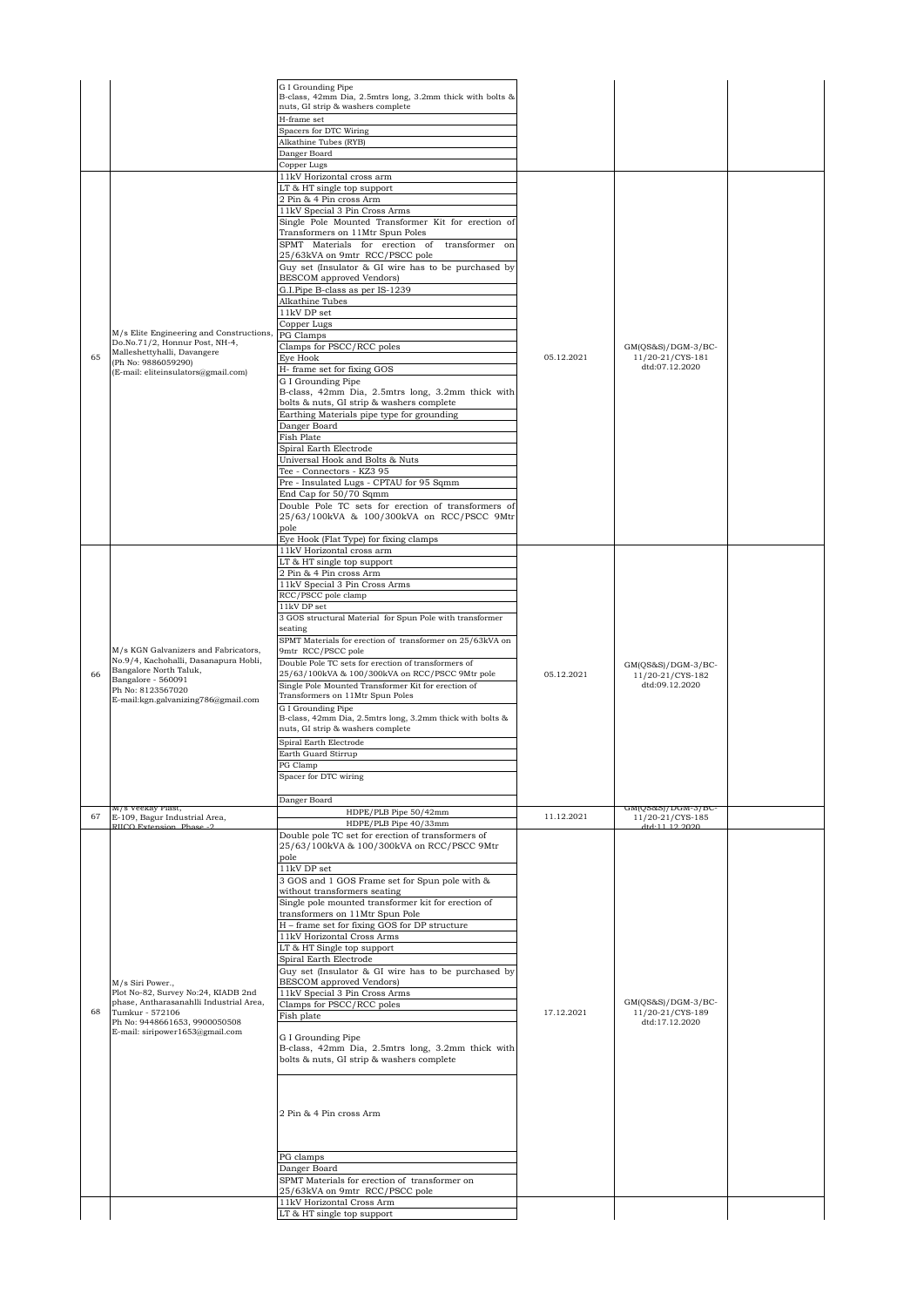| 69 | M/s Sree Krishna Hot Dip Galvanizers,<br>No.07, Chinnagiriyappa Industrial Estate,<br>Vishwaneedam Post Andrahalli,<br>Bangalore - 560091.<br>Ph No: 9686975757                                              | 2 Pin & 4 Pin cross Arm<br>Clamps for PSCC/RCC poles<br>11kV, Special 3 pin Cross Arm<br>G I Grounding Pipe<br>B-class, 42mm Dia, 2.5mtrs long, 3.2mm thick with<br>bolts & nuts, GI strip & washers complete<br>Guy Rod<br>Single Pole Mounted Transformer Kit for erection of<br>Transformers on 11Mtr Spun Poles<br>SPMT Materials for erection of transformer on<br>25/63kVA on 9mtr RCC/PSCC pole<br>Double Pole TC sets for erection of transformers of<br>25/63/100kVA & 100/300kVA on RCC/PSCC 9Mtr<br>pole<br>PG clamps<br>Spiral Earth Electrode<br>Earth Guard Stirrup<br>G.I.Pin<br>11kV DP set                                                                                                                                                                                                                                                                                                                                                                                                                                                      | 10.12.2021 | $GM(QS&S)/DGM-3/BC-$<br>11/20-21/CYS-191<br>dtd:18.12.2020 |  |
|----|--------------------------------------------------------------------------------------------------------------------------------------------------------------------------------------------------------------|------------------------------------------------------------------------------------------------------------------------------------------------------------------------------------------------------------------------------------------------------------------------------------------------------------------------------------------------------------------------------------------------------------------------------------------------------------------------------------------------------------------------------------------------------------------------------------------------------------------------------------------------------------------------------------------------------------------------------------------------------------------------------------------------------------------------------------------------------------------------------------------------------------------------------------------------------------------------------------------------------------------------------------------------------------------|------------|------------------------------------------------------------|--|
| 70 | M/s Bharat Enterprises,<br># 2&3, Naganathapura, Begur Hobli,<br>Hosur Road cross, Bangalore-560 100<br>(Ph No: 22222340)<br>(E-mail: bharatentp201@yahoo.in)                                                | 11kV Horizontal cross arm<br>LT & HT single top support<br>2 Pin & 4 Pin cross Arm<br>Clamps for PSCC/RCC poles<br>11kV Special 3 Pin Cross Arms<br>Single Pole Mounted Transformer Kit for erection of<br>Transformers on 11Mtr Spun Poles<br>SPMT Materials for erection of transformer on<br>25/63kVA on 9mtr RCC/PSCC pole<br>Double Pole TC sets for erection of transformers of<br>25/63/100kVA & 100/300kVA on RCC/PSCC 9Mtr<br>pole<br>LT Protectionkit<br>11kV 200A Single Break GOS<br>11kV 400A Double Break GOS<br>G I Grounding Pipe<br>B-class, 42mm Dia, 2.5mtrs long, 3.2mm thick with<br>bolts & nuts, GI strip & washers complete<br>Spiral Earth Electrode<br>11kV DP set                                                                                                                                                                                                                                                                                                                                                                     | 29.12.2022 | GM(QS&S)/DGM-3/BC-<br>11/20-21/CYS-203<br>dtd:29.12.2020   |  |
| 71 | M/s ARS Industries,<br>No.23 & 24, Ramanasri Lake Garden,<br>Maranayakanahalli, Jala Hobli,<br>Chikkajala, Bangalore North - 562157 (Ph<br>No: 9880750750/9900480781)<br>(E-mail: arsindustries16@gmail.com) | 11kV Horizontal cross arm<br>2 Pin & 4 Pin cross Arm<br>11kV Special 3 Pin Cross Arms<br>Single Pole Mounted Transformer Kit for erection of<br>Transformers on 11Mtr Spun Poles<br>SPMT Materials for erection of transformer on<br>25/63kVA on 9mtr RCC/PSCC pole<br>Guy set (Insulator & GI wire has to be purchased by<br><b>BESCOM</b> approved Vendors)<br>G.I.Pipe B-class as per IS-1239<br>Alkathine Tubes<br>$11\mathrm{kV}$ DP set<br>Copper Lugs<br>PG Clamps<br>Clamps for PSCC/RCC poles<br>H- frame set for fixing GOS<br>G I Grounding Pipe<br>B-class, 42mm Dia, 2.5mtrs long, 3.2mm thick with<br>bolts & nuts, GI strip & washers complete<br>Earthing Materials pipe type for grounding<br>Danger Board<br>Fish Plate<br>Spiral Earth Electrode<br>Universal Hook and Bolts & Nuts<br>Tee - Connectors - KZ3 95<br>Pre - Insulated Lugs - CPTAU for 95 Sqmm<br>End Cap for 50/70 Sqmm<br>Double Pole TC sets for erection of transformers of<br>25/63/100kVA & 100/300kVA on RCC/PSCC 9Mtr<br>pole<br>Eye Hook (Flat Type) for fixing clamps | 29.12.2021 | $GM(QS&S)/DGM-3/BC-$<br>11/20-21/CYS-204<br>dtd:29.12.2020 |  |
| 72 | M/s U.L Enterprises, Jangalpalya Gate,<br>Survey No.74, Jigani Main Road, Anekal<br>Taluk, Bengaluru - 560083<br>(Ph No: 9035151023)                                                                         | 11kV Horizontal cross arm<br>2 Pin & 4 Pin cross Arm<br>11kV Special 3 Pin Cross Arms<br>LT & HT Single top support<br>Single Pole Mounted Transformer Kit for erection of<br>Transformers on 11Mtr Spun Poles<br>SPMT Materials for erection of transformer on<br>25/63kVA on 9mtr RCC/PSCC pole<br>Double Pole TC sets for erection of transformers of<br>25/63/100kVA & 100/300kVA on RCC/PSCC 9Mtr<br>pole<br>Guy set (Insulator & GI wire has to be purchased by<br>BESCOM approved Vendors)<br>G.I.Pipe B-class as per IS-1239<br>Spiral Earth Electrode<br>11kV DP set<br>Danger Board<br>Clamps for PSCC/RCC poles                                                                                                                                                                                                                                                                                                                                                                                                                                       | 31.12.2021 | $GM(QS&S)/DGM-3/BC-$<br>11/20-21/CYS-207<br>dtd:01.01.2021 |  |
|    |                                                                                                                                                                                                              | 11kV Horizontal cross arm<br>Four and Two pin cross arms<br>Guy set (Insulator & GI wire has to be purchased by<br><b>BESCOM</b> approved Vendors)<br>11kV Special three pin cross arm<br>LT & HT single top support<br>11kV DP set<br>RCC/PSCC pole clamps                                                                                                                                                                                                                                                                                                                                                                                                                                                                                                                                                                                                                                                                                                                                                                                                      |            |                                                            |  |